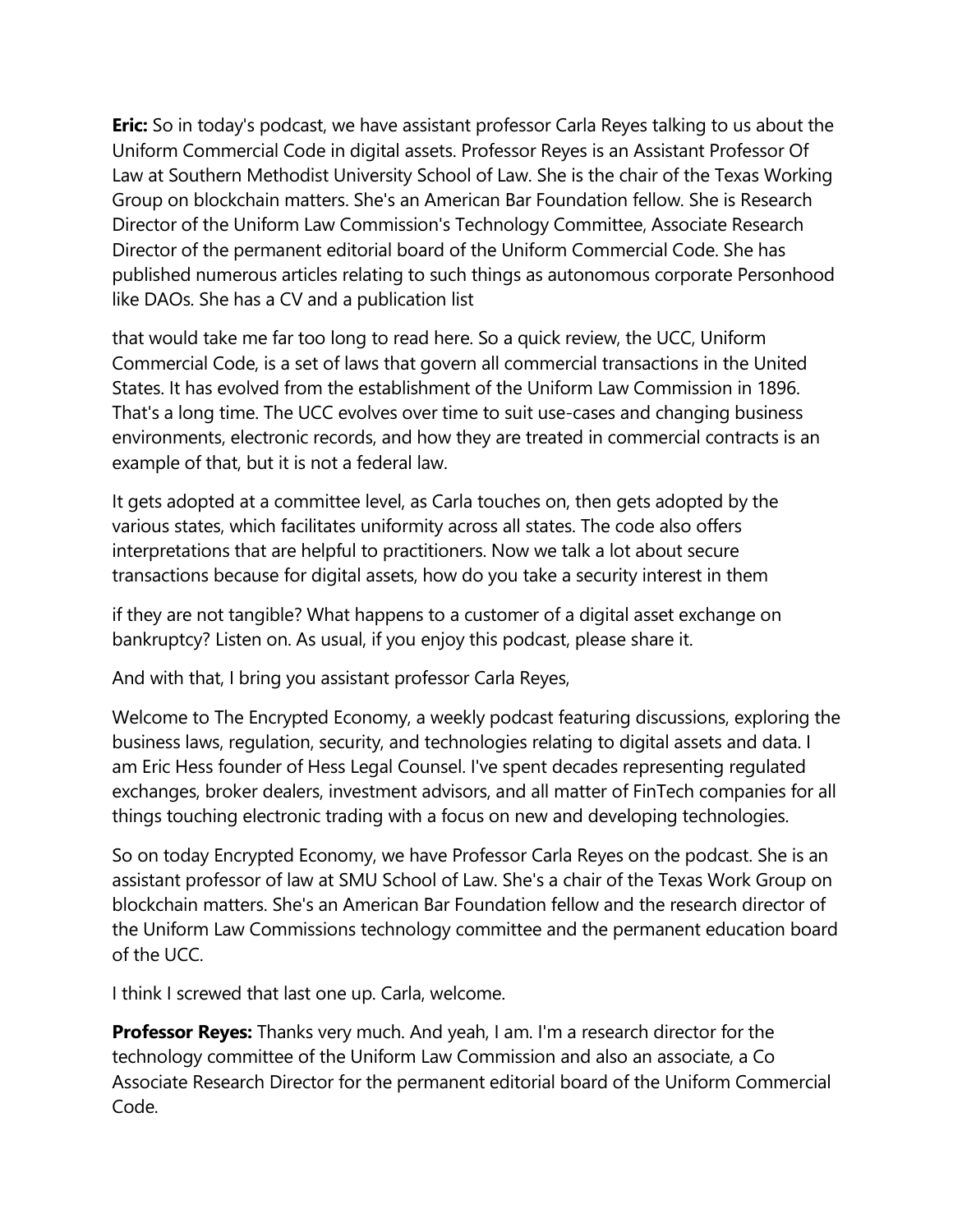**Eric:** And so thank you for straightening me out on that.

Now her work on the UCC is very relevant because we're going to be talking about security interests in crypto today in digital assets, and she is a resident expert. So Carla, thanks so much for coming on the podcast.

**Professor Reyes:** Thanks so much for having me. And I don't know, I'd go so far as say I'm a resident expert, but I

I can call you a resident expert. But she's, she's, well-known in the space for her insights on the matter of particularly given her work with the current draft of the UCC that's underway article 12. So Carlos what triggered your interest in digital assets and even the UCC itself?

**Eric:** Like how you got this

**Professor Reyes:** actually fell into both of them? So I was I started my career as an associate Perkins Coie in Seattle, Washington, and I started in litigation and the privacy and security group. And. I'm not, I still, to this day when I'm asked this question, I don't know how, but at some point I started working with Dax Hansen on the transactional side.

Mostly around money services, businesses, regulations, and it wasn't long before that work in electronic financial services blurred into digital asset work. And along those lines of my work with the with the uniform commercial code sprung up. In line with the digital assets around the same time as the digital asset work.

So it was organic that I fell into it and a friend of mine. And I, we joke once you work in this space, you don't work in anything else because it's so interesting and you just get sucked into it. So I haven't worked really in any other areas since.

**Eric:** Great. So before the podcast, Carl and I had a discussion about the UCC and its applicability to security interests in digital assets, which is what we're talking about today, largely.

But we also talked about the relationship between property law and how their UCC relates to property. Carla, do you want to

**Professor Reyes:** set this table for that? I can speak to all of the, I'm not going to speak to all of the UCC, but for article nine specifically, security interest in the UCC, security in order to establish a security interest, right?

Article nine, governs security interests created by contract by and large and in which the property that's taken as collateral is goods and fixtures. And when. In order to have an enforceable security interest of enforceable security agreement the requirements under 9 2 0 3, is that part of the requirements anyways, is that the debtor have rights in the collateral,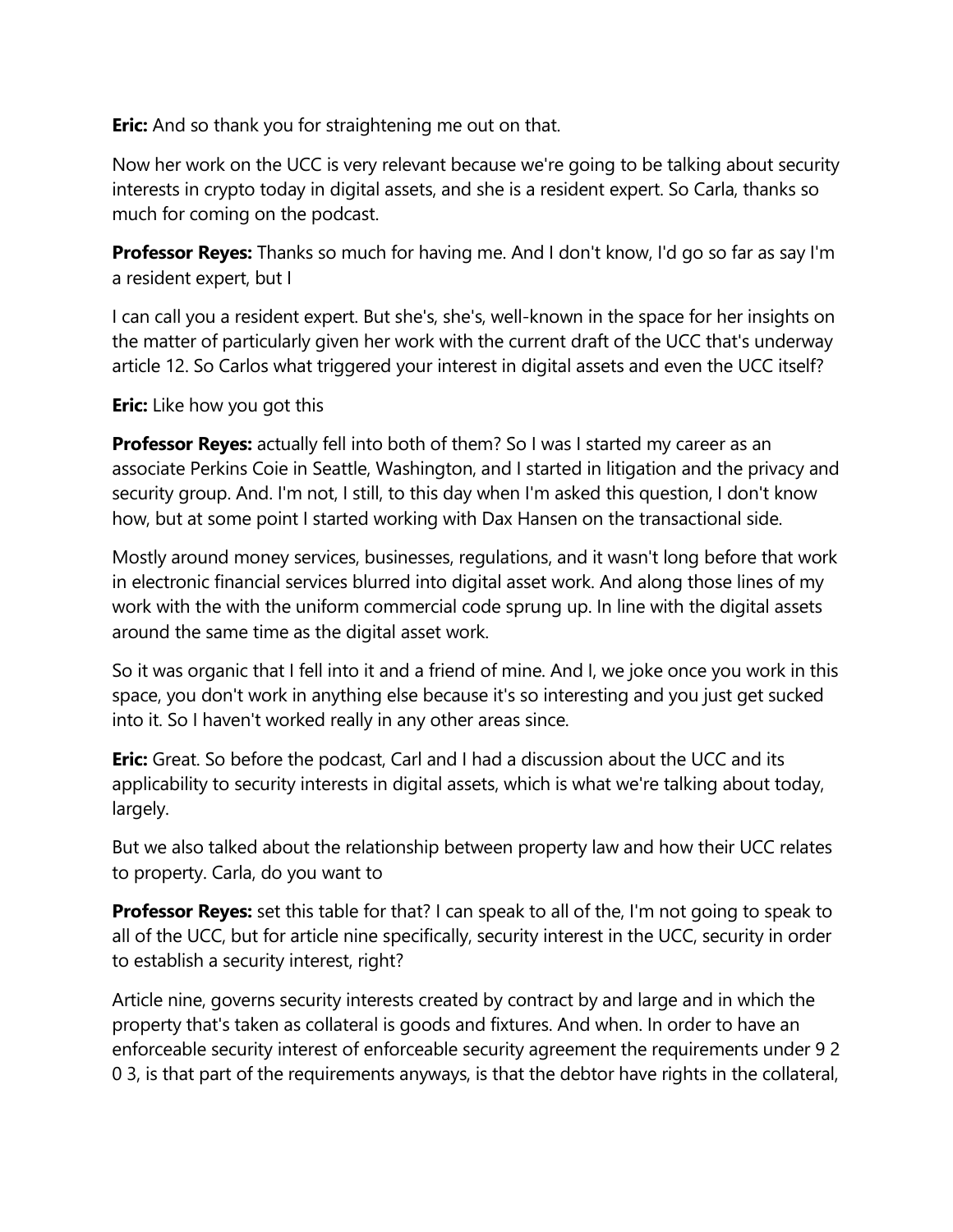the debtor, not being, not the person that you lend money to necessarily, but the person who has rights in the collateral who owns the property that becomes the collateral.

And then the question of when they gain rights in the collateral or what rights they have, or the property law question specifically, the article nine differs to state property law on those issues. But so it's still state property law principles that govern the rights of the debtor in the specific collateral.

And then. Relatedly then the security the rights of the secured creditor in the collateral contingent on non-pay not payment, usually of a debt. The

**Eric:** UCC was not situated to contemplate digital assets. And so when did that initiative begin? How has it identified what were the discussions and the failures or the concerns that led

## **Professor Reyes:** into it?

Yeah, so good question. Most, most of the time changes to the UCC are driven by commercial practice, right? So the UCC pro prides itself on representing commercial practice on the ground. So the reason the project at the uniform law commission and the Ali. It's a joint project, right?

Because the CDC has governed by both bodies, the American Law Institute, and the Uniform Law Commission. So the reason the joint project initiated to look at the UCC and emerging technologies is because commercial practice demanded it and the issues in particular around. And I should say the reform effort, isn't just on our focused on security, interests issues.

There's a lot of emerging to other emerging technology questions that come up even beyond like digital asset questions specifically. So there's reform happening in the hardware bottled hardware and software sections of sales, et cetera. So it's the whole thing, looking at emerging technologies for the whole thing.

But for secure first the secured transactions questions, some of the problem was around how you perfect in collateral that is digital assets. For those not as familiar with article nine to. A couple of things the secured creditor wants to do. So you create a security interest.

It's enforceable against the debtor namely, which then says, if you default on your obligations to me, I have rights now property rights in the collateral that you put up to secure the loan, but then secondarily, you want to notify the world that you took that security interest so that you can have rights.

Vis-a-vis other creditors, namely you get first in line access to that collateral in the event that the debtor goes under, right? Whether they have. They have financial difficulties. And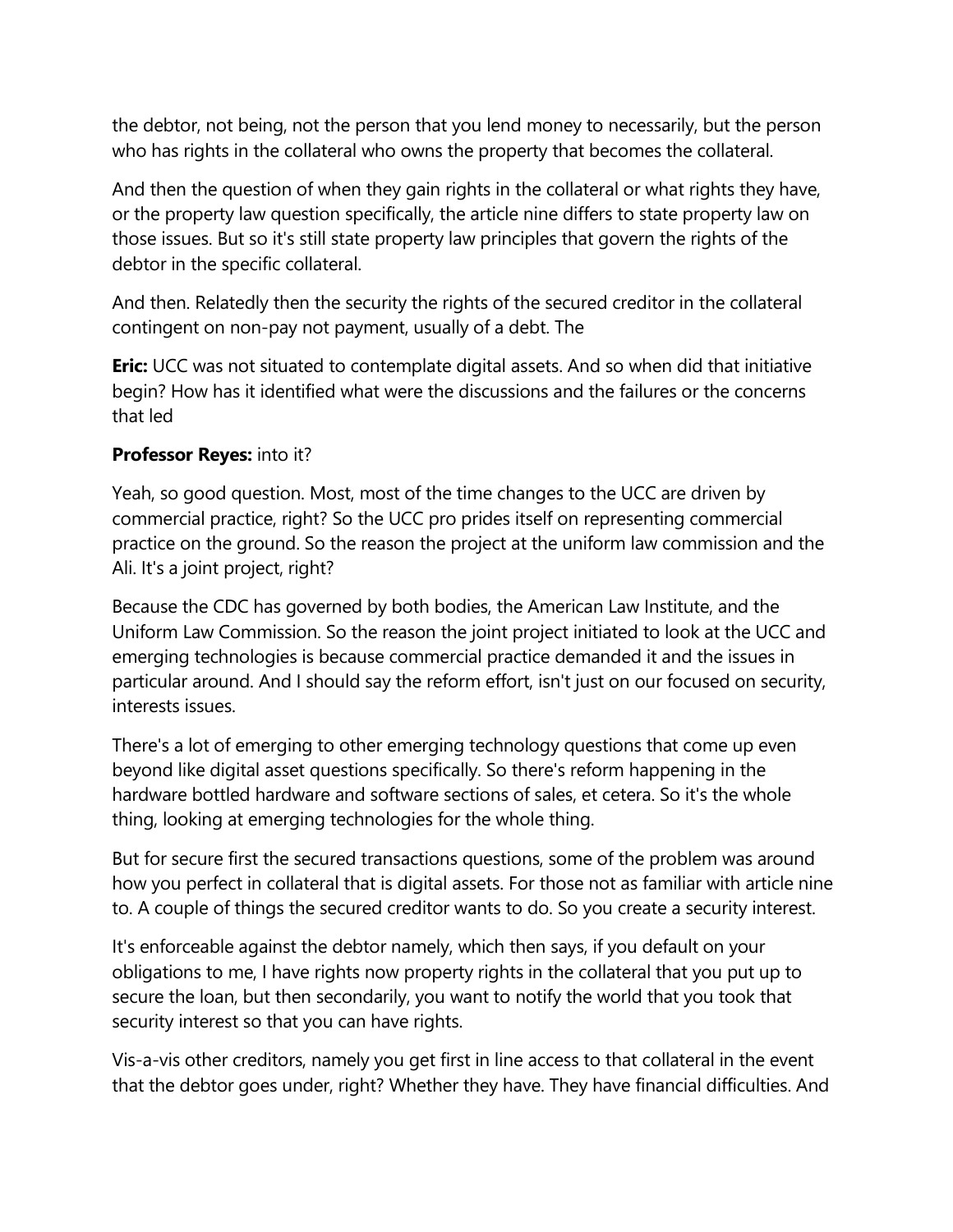so that, that process of getting priority over other creditors, we refer to as perfection. And the questions around digital assets in particular was a like, what are they in order to determine how you perfect in your collateral?

You have to decide, you have to classify the collateral. And the question is why, what are they? And article nine parlance. And then once you know what they are, how do you perfect. So generally speaking, I, and I have to say this prior to El Salvador's adoption of Bitcoin as legal tender digital assets are general intangibles.

Most likely if you're analyzing them under. The current classification system and general intangibles can only be perfected by filing. So you file a UCC one form in the relevant filing office and perfect your security interest in digital assets. That way, the difficulty, however, lies in the negotiability.

The sort of, yeah, what I want to use the word negotiability, although that's a very specific word and UCC parlance, but in the free-flowing use of digital assets in commerce. So we use it like money a lot. And it's difficult to unencumber or to be sure that general intangibles are unencumbered on a go-forward basis.

So if a debtor sells your collateral, Without your authorization, the security interest continues in the collateral to the next person. I'm borrowing certain take for the applicability of certain take free rules. And so in particular, for general, intangibles are difficult to know that those assets are unencumbered once they're sold because of the requirements that you perfect by filing.

So those are the concerns around secure transactions that people wanted to. To rectify. I probably been talking for too long, but I could say more, but those are the court issues. What is it? And if it's, if it is general intangible, do we like that? And not really, because it results in an optimal way of perfecting namely by filing.

And there's a couple of reasons why it's non optimal. And one of that has to do with the industry itself and whether they want the there are several players in the industry who are not comfortable with the filing process for a variety of maybe unique reasons to the industry. And then and, and then even beyond that, like filing maybe the suboptimal way to know quickly whether this specific digital asset that you're getting from someone is encumbered or not.

Because it does not have general tangibles do not have the sort of super negotiability take free rules that money has, for example.

**Eric:** And so maybe just to frame some of these security interest issues in terms of how they emerge in digital assets. Maybe you could spend a, just a few minutes going through some of the cases, the use cases where you would more typically see this like a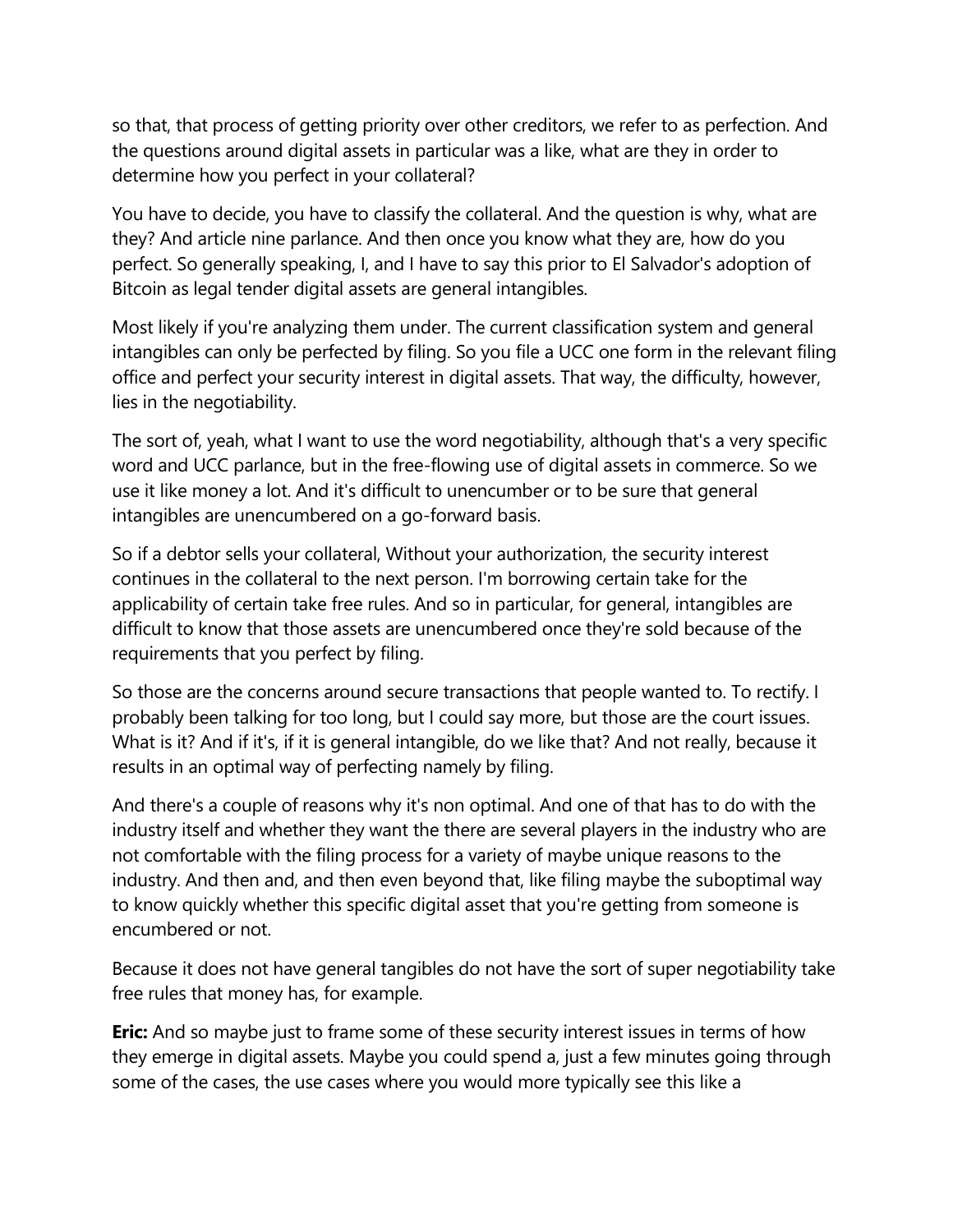**Professor Reyes:** super common use cases are just lending lend a loan using Bitcoin as collateral.

And so if I make the loan and I may take a security interest in the Bitcoin a common industry practice is to take custody of the Bitcoin during the pendency of the loan in, in, depending on the lender in this context, some of those lenders have gone ahead and filed UCC filings to perfect their security interests. Others have said, Nope, I have control of it. That's good enough. And the answer under existing UCC is there's not good enough. You don't actually that's you have control. So the functional equivalent of possession, right? In the event, your debt or default, it makes it super easy for you to revisit.

If you can use the word possess for a digital asset, but you didn't actually perfect. And so it may be that some other lender you're took a nonpossessory security interests in that same Bitcoin and they beat you and technically you have to give them the Bitcoin to so they can realize the value of their loan.

That's the very simple prototypical example is as simply a loan against Bitcoin as collateral using Bitcoin as collateral where you did not file for whatever reason. And instead you took control of it, and it makes it easy to enforce against the debtor after they default.

But it didn't perfect. You and there are other intangible assets where control is a mechanism for perfection under the UCC. But up until this point, like before the reform, it is not a method of perfection for digitally.

**Eric:** And would the perfection be something that would be pursued more frequently when it's how should I say less of a revolving type of loan, or does that not matter?

**Professor Reyes:** Why does it really matter? So you want to perfect for two reasons one, you want to protect in the event that your debtor defaults and you, so you and you repossess, and you want in other creditors, if they've also defaulted with other creditors and everybody, if any of those other creditors can claim that as their collateral too, you want to be first in line so that you can collect what you're owed off of that, the sale of that collateral, right?

When it's when you dispose of the collateral, usually via sale, then you can collect that and apply it to what you're owed and not to what they're owed. But ultimate also, if it's so bad that your debtor goes into bankruptcy, if you're not perfected, the bankruptcy trustee gets the first access to that collateral for the bankruptcy estate and not you.

And you're the, you might as well be an unsecured creditor in terms of bankruptcy proceedings. So you want to perfect any time you're a secured creditor in order to a claim, your stake, your priority against each other creditors, and b, to protect yourself in the event of bankruptcy so that you can beat the bankruptcy trustee to that asset.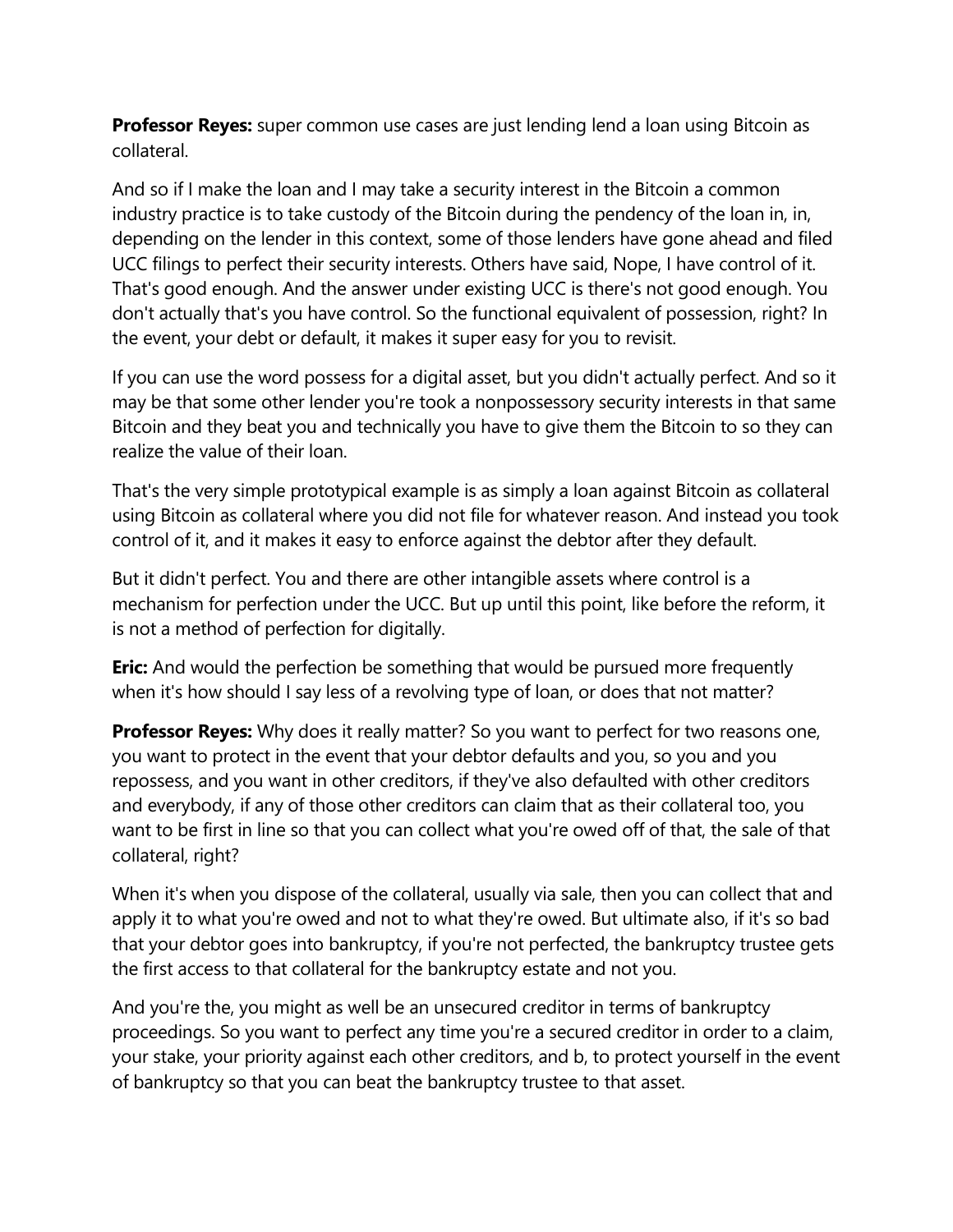**Eric:** It's a very good point though, on perfection because in bankruptcy, because with regards to digital assets, a lot of a lot of exchanges, they have obviously wallets on the exchange. They have wallets that they're holding assets on the exchange. There's other third parties that are holding assets on the exchange.

And if there is a bankruptcy most of the interests probably aren't perfected in that case. And so they would tend to naturally drop to unsecured.

**Professor Reyes:** You mean if there's a bankruptcy of the exchange itself?

**Eric:** Yeah. Or any of the parties that feed into it.

**Professor Reyes:** So if there is a, if certainly if there's a bankruptcy of the exchange itself, barring certain contractual, so barring the exchange undertaking certain additional duties that would elevate your continued interest in the property you gave over to the exchange. If the, essentially they become custodian of your stuff, barring that, and that'd be look more like an article eight securities intermediary idea, but barring that then

yeah. When you hold your digital assets with an exchange and the exchange goes bankrupt, like then in bankruptcy, all you have is an unsecured claim against the exchange. That's probably all that you are as a user, I think we see that in the credit case. For example,

**Eric:** Yeah and you don't, people don't typically think about this because when they deal with their equities brokers or even their futures brokers, there are specific provisions under the UCC.

So you don't have to go through those,

**Professor Reyes:** you as a user holding your digital assets with the exchange. I wouldn't, I don't need to perfect. I didn't, I don't have a secure security agreement with the exchange. It's the other it's how do I say it? I don't really have a way to elevate myself to secured credit creditor status because I'm a user of their services, but I'm entrusting my stuff to them.

And the question is whether my entrustment of digital assets when they go bankrupt, did my digital assets become part of their estate or is it segregated out and kept aside for me, especially because they were custodian of my stuff, but it doesn't really belong to them. Does that make sense to you?

Two different questions between a secured credit or taking digital assets as collateral versus a user unintentionally becoming an unsecured creditor of an exchange that got into financial trouble.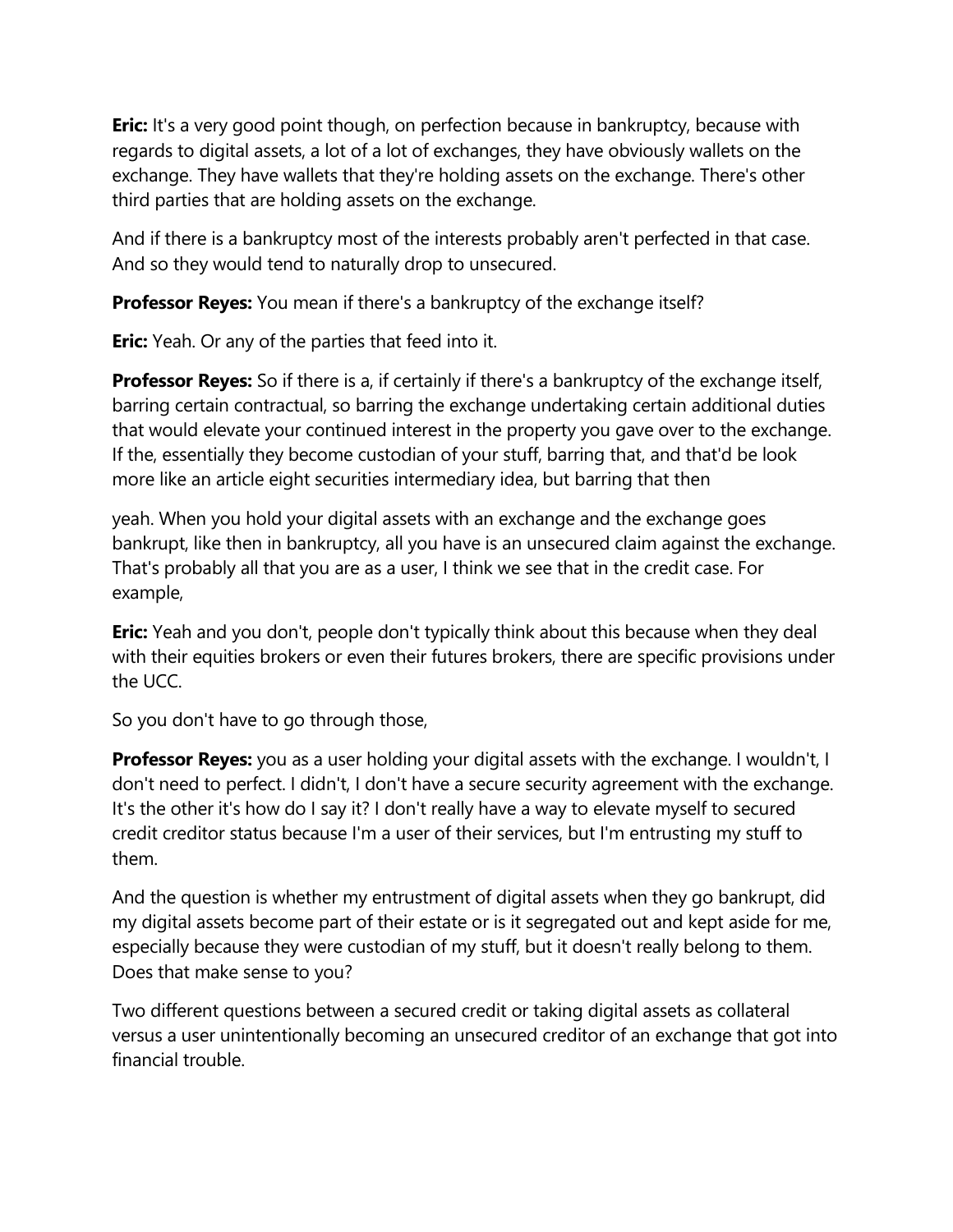**Eric:** So in the context of a broker dealer and like even the commodities futures those would be segregated.

**Professor Reyes:** Yeah, exactly.

So the special rules that applied to them, aren't so much about perfection as it is that the special rules say, this is not part. If the broker-dealer goes bankrupt, this is not part of the bankruptcy estate.

**Eric:** So in under UCC, article 12 digital assets are defined as what?

**Professor Reyes:** Control electronic records actually.

So rather than using the term digital assets, we use the term controllable, electronic records and that definition. And I actually haven't there's a new draft out. I didn't have time to get through it all, but as I recall, the definition of a controllable electronic record is simply an electronic record.

Capable of being subject to control and electronic record, those words have meaning under the UCC broadly particularly record. And then control is control, as I've said, is a term that is defined variously depending on which classification of collateral you are looking at. So if it is an intermediate security, then control means one thing, if it is a deposit account, there's a definition of control for that.

And so article 12 offers a definition of control for digital assets as well. And yeah, so a controllable electronic record is an electronic record capable of being subject to control, but control, not in like the common parlance dictionary, definition of control, but rather control as defined in article 12.

**Eric:** Okay. And so it does examine what that means. What is an unspent transaction output?

**Professor Reyes:** and unspent transaction output is a Bitcoin balance a unit, but it's a Bitcoin thing, right? And it's essentially, so Bitcoin, the Bitcoin blockchain operates in transactions as their basic unit of function.

And when the thing that my private key unlocks is an unspent transaction outputs and it operates under a super simple script that just says if this private key hashes to this public one, then unlock the UTI XO and allow them to spend it. And then once you've spent it, it becomes a, it's not a UTX hole anymore.

I'd rather have that asset is extinguished and a new UTX is created. So that deficient.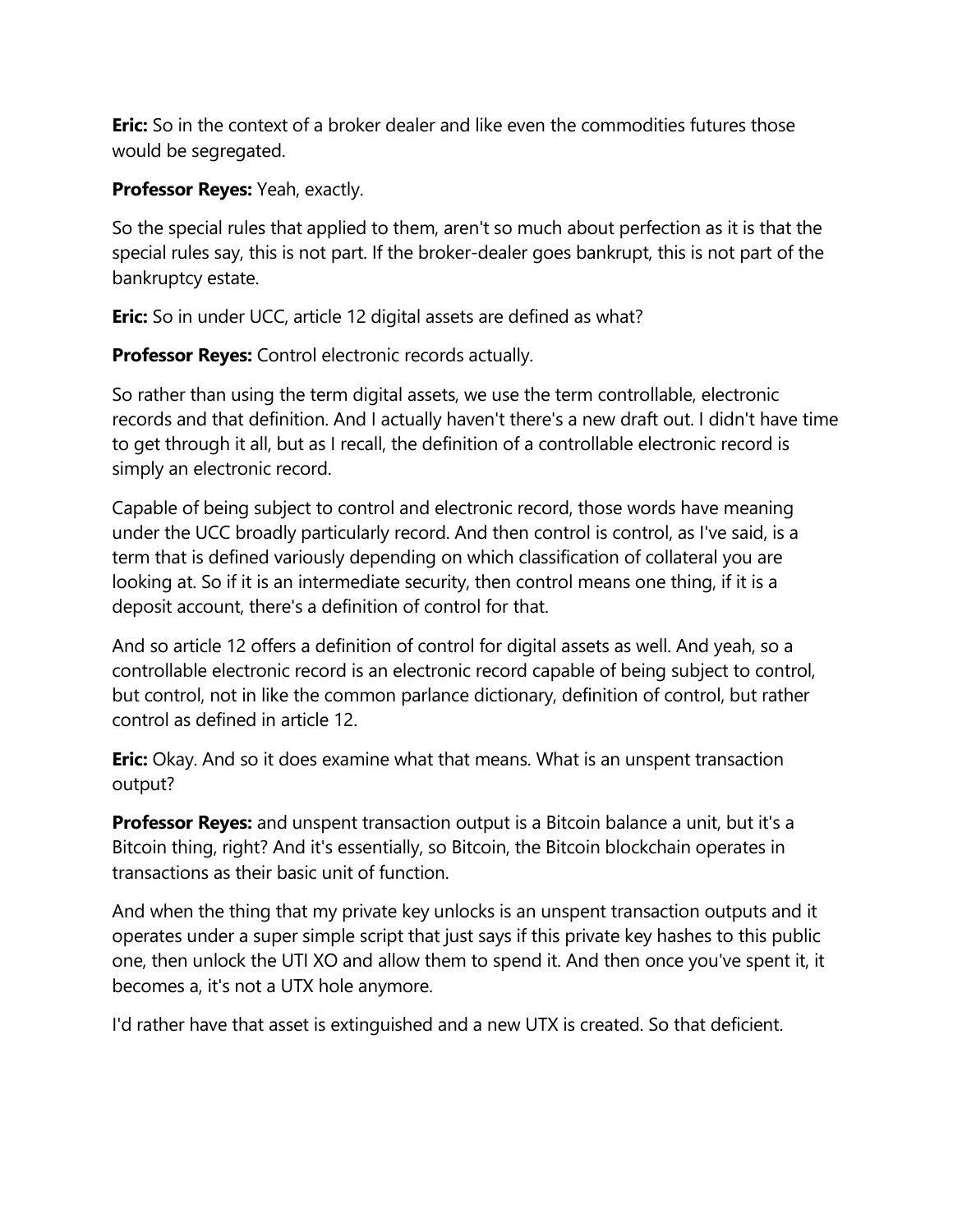**Eric:** Yeah. And so I'm, I'm building into sort of a different ways of thinking about what a controllable electronic record is. So there's also a concept of unit of account. That's, generally used outside of, Bitcoin or proof of work type accounting.

And how do you how do the controllable like electronic record w first, what is the distinction between both. And does that distinction have any meaning for what is a controllable electronic records?

**Professor Reyes:** An, an account based system doesn't have this transaction. I idea where the UTX though is extinguished and another one is created rather it functions more like literally an account where there's a balance deduction added, et cetera.

But the beauty, I think of article 12 is that it defers to the system. So article 12, and I think this actually drives digital asset people nuts because there's been a lot of A lot of commentary, maybe in a certain channels that I'm in that that the control definition doesn't make any sense.

It doesn't make any sense. Maybe if you're looking at, if you're trying to think from a technical perspective one way or the other, but it's a functional definition that tries to describe the attributes of control of a thing without deferring to one kind of technology or the other.

The article 12 is agnostic as to whether this is a UTX old model or an account-based model. It doesn't care. Both of those. Would work as providing a method of control under for our controllable electronic record. The, and the definition of control uses the term system, right?

And this is also something common to the ECC before article 12. But the idea that you would defer to the system to tell you certain things, because we can't predict how the technology is going to develop in the future, and it's not like nobody wants commercial lawyers trying to predict how the technology is going to go on the future.

Two of the key attributes of article 12 is to be technology neutral, as much as possible, and to describe things functionally as much as possible. So that in order to preserve that technical technological neutrality,

**Eric:** To take one particular example a hard fork. How does the, this notion of a controllable electronic record change in the event of a hard fork where you basically get, you know, to electronic records?

Of

**Professor Reyes:** course you've picked like the one example that works everywhere, like in every email chain everywhere.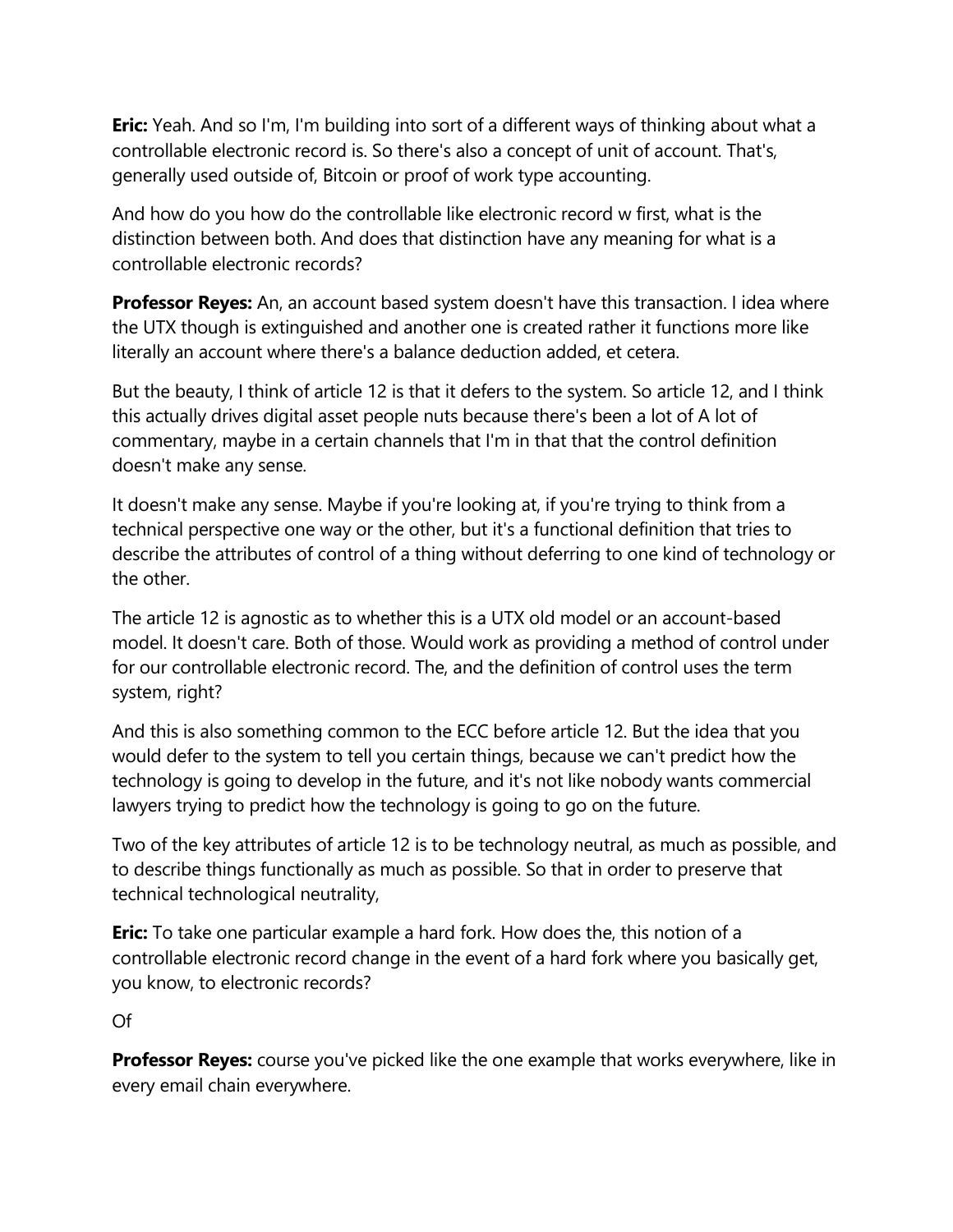So at base it wouldn't. Okay. So before the hard work you have a controllable electronic record and after the hard fat fork you have to the original one didn't go away. So you still have one, but you created like, it's another record entirely. And so maybe now you have two controllable electronic records that the UCC doesn't prohibit that, or and in fact would recognize, I think both of them as potential controllable electronic records. I'm not sure if that answers your question.

**Eric:** And pursuant to which they would still be a security interest in both?

**Professor Reyes:** Wow. So that I think is governed by different questions. There are concepts of in article nine that would apply to anything literally just got finished teaching students namely proceeds so value tracing concepts and after required collateral concepts.

So there are two ways that it. The security interests could attach to the new controllable electronic record, but it would depend on how the security agreement was written and whether you're perfected and all those things based on how your indication of the collateral was written in your in your filing statement or if under article 12, you perfect by control.

If you have control of both of them, right? If you only have control of the one. You know, maybe you're not perfected in the other, but those concepts are things like proceeds after required collateral products. Although products, I was going to say products, offspring block, but those are more like farm animals stuff.

Bees make honey, right? That's a product of your collateral and the bee. And then offspring would be like a cow has a calf. So I don't know that I'd call a hard fork, creating offspring of your original collateral, your original controlled electronic record, but certainly it could be proceeds.

Proceeds are defined as anything that are rises out of the original collateral. And typically, although that is, it arises out of it after disposition of the collateral. So I sell my cow and I get 2000 bucks back. Now, the cow is still probably collateral because I didn't get authorization first. So they, the new person took subject to, but the \$2,000, isn't it?

Collateral also because it was in exchange for the cow at rose arose out of, or was acquired after disposition of the collateral. So although I didn't sell my original controllable electronic record to get this new one, there could be an argument that I rose out of it. And now it is it's proceeds and thus it's collateral.

But it depends. I think the lawyerly answer it, it just depends. But it's not, I wouldn't say it is collateral just because it's a controllable, electronic record. I don't think. Does that make sense? I think that's governed by other rules in article nine that are just there and have been for forever.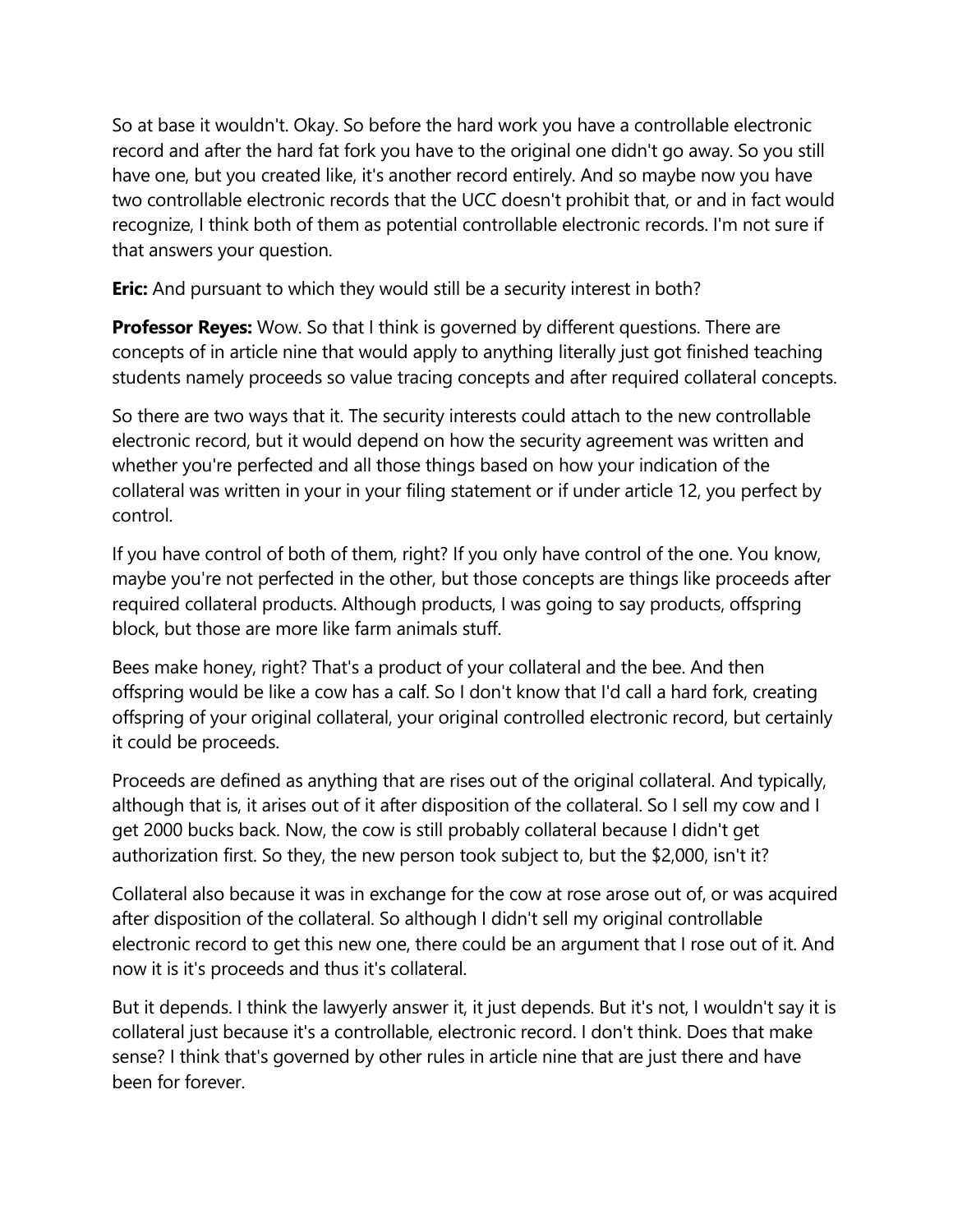**Eric:** And also a, a lesson for those who are perfecting and describing their collateral in their UCC filing statements,

**Professor Reyes:** you always get proceeds to two or three F says, you always get proceeds, whether you put the word proceeds in there or not, but for after required, anything else you probably want to.

**Eric:** Wait, could you describe the take free rule for controllable electronic records and how they differ from other property under the UCC?

**Professor Reyes:** Okay. Take free rule is the rule that the, so like I said, normally without authorization, if you sell your collateral or transfer collateral without authorization, the security interest continues in the collateral and the person who takes the collateral takes it subject to the security interest, even if they had no prior knowledge, there are exceptions to that.

And those exceptions are some of them are the take free rules. And one such take free rule is relates to the transfer of money. So if you're, if your collateral was money and that is transferred to so in my cow example if I sold the cow and I got \$2,000 and then I used the \$2,000 to buy BS.

Let's go with these. I don't know why, but, and I used the \$2,000 to buy bees. Then the bees become collateral because they're. But the person who takes the money takes it free, that it's not, and that's a, our existing rule in article nine. They, that \$2,000 that I've transferred to them is not encumbered.

Why? Because we don't want to restrict the negotiability of money in general commerce. That sounds like a bad idea. And so there's just a blanket take free rule which as I mentioned to alluded to earlier general intangibles, that doesn't apply to that, that's part of the problem with the existing rules as applied to say Bitcoin.

So in article 12 the idea is to extend this idea of taking free taking the digital asset free in the context of an onward transfer determined by the control standard. So if you are a good faith purchaser for value that takes control of digital assets that were otherwise encumbered, then you take free of that.

**Eric:** And then what's transferred in, in exchange is what now becomes encumbered. So what were some of the more challenging determinations that the committee had to make with regards to article 12 and how article nine related to it?

**Professor Reyes:** So I think I'm a couple of the more challenging determinations was one, the definition of control.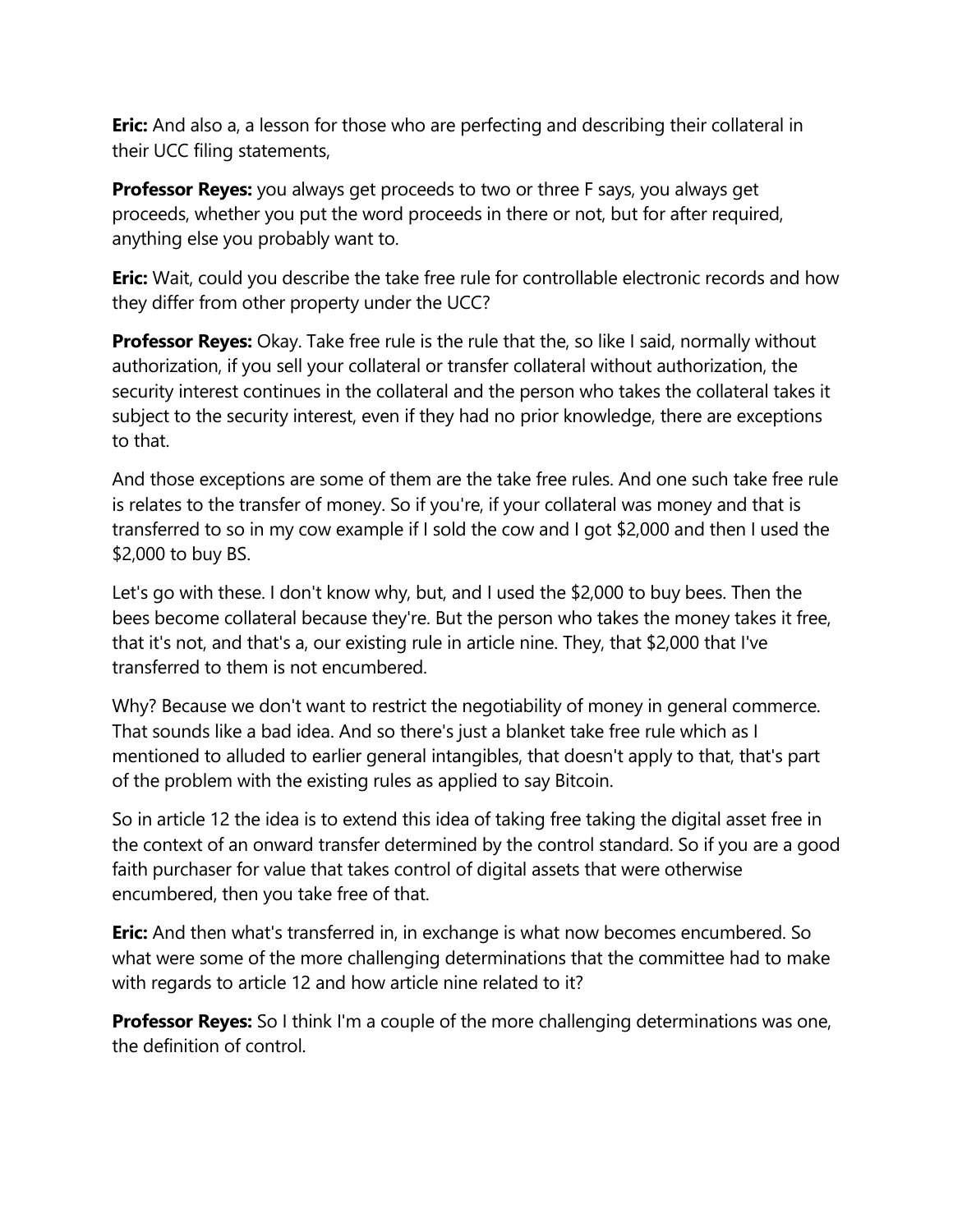So how do you define functionally the control definition in a way that works right. For both, for, and for a couple of reasons, right? So if you define controllable electronic records, if the limiting marker is the definition of control, right? It's any electronic record that subject to control, we need to define control in a way that doesn't capture other things that are otherwise digital assets that we don't mean to include.

So we don't we don't really mean to include like digital. For example, right? Like how do you carve out what is controllable? So you have to define control in a way that doesn't capture that stuff. While still capturing stuff you do want right. And making it broad enough because we don't, we can't anticipate what else might be in the box of the stuff we want to cover.

Cause we don't really want to revise this again, like next year. So how do you make it broad enough to last the test of time without making it so broad that you capture things you didn't mean to include and cause difficulties. That was one of the challenges. The second challenge is how do you write a functional definition that technologists will read and not go like what?

Which is usually honestly the response that I've seen most often, which is they read it. They're like, what does that say? I don't like we don't know. And part of that is a uniform commercial code problem. There are locks in the uniform commercial code that uses. That mean one thing in like the regular world and mean something entirely different in for the UCC.

So accounts, for example accounts and common parlance might mean both accounts receivable and the account at the bank. But in UCC speak, that's not true. Account is monetary obligation, and a deposit account is your account at the bank. Those kinds of things. The other challenge has been the dialogue and I think it's related, but the dialogue piece sort of an edge, an educational piece about commercial law concepts, like why do we have to have a concept of control in the first place?

Can't you say that it just gives them the rules for money? Why can't we just make money rules apply to digital assets? Money you perfect by possession and by possession alone, possession in like fine. When you have it in your wallet, you possess it right now. So in the commercial law, under the UCC, possession is only for tangible things.

It's impossible under UCC in the UCC world to possess an intangible thing. That's why we have concepts of control for deposit accounts in intermediate securities in the first place. And so we need. We need it for that, but conveying that control is the functional equivalent of possession.

That's been hard too. And that's not so much a determination cause that's true throughout the UCC, but it's just been one of the challenges I think.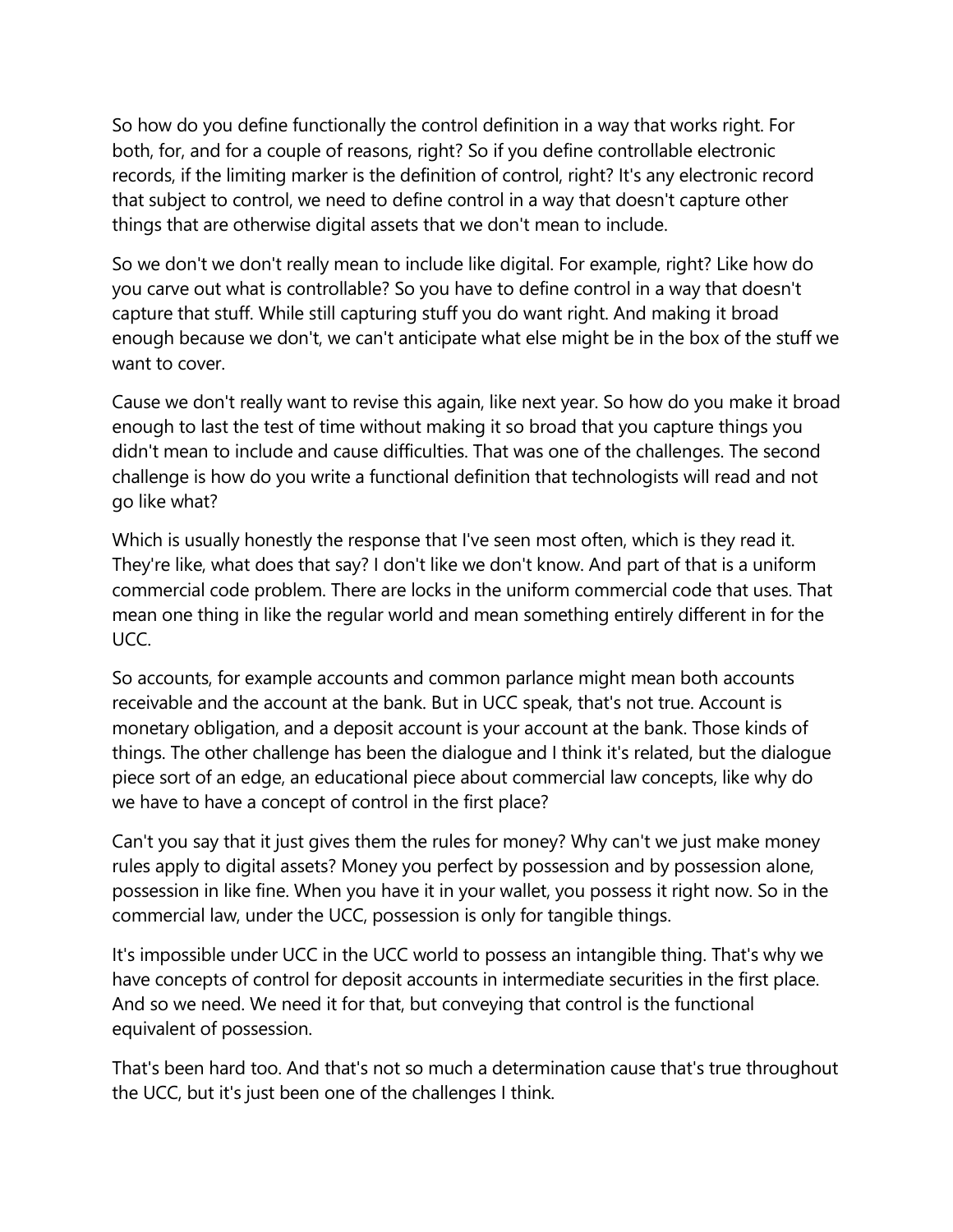**Eric:** Yeah. And I think, it's, it's not only something that the UCC struggle, whether it's also we talked a little bit about property law. It's something that states struggle with as well.

W you know, how do you define property ownership? So of digital assets. I noted some of the issues that may be a practitioner has to worry about when they're perfecting a security interest in digital assets, like the hard fork, for example. But let's face it. The UCC system has its challenges anyway, and it probably.

There, there needs to be some effort to update it and make it more accessible to two parties, filing interests. And what are your thoughts on blockchain's ability to, to, or distributed ledger technologies, to simplify and improve the process?

**Professor Reyes:** And I think this is separate and apart from necessarily perfecting in digital assets.

Although I think it offers unique opportunities for solving some of the issues around perfecting for digital assets, because under, so I should be clear under article 12, the control definition, doesn't just serve the limiting function of defining what a control electronic record is.

It also is designated as a preferred method of perfection of digital assets. So it does double duty, it defines what a controllable electronic record is, and then it, then we say it also, you can perfect. The preferred method of perfection is by control. You can, of course always file to perfect as well.

It's just not the preferred method of perfection then for priority purposes in article 12, but separate and apart from. Questions I think and I've thought for a long time dating back to work, at least since 2017 that blockchain or distributed ledger technology could be used to update the filing system itself.

The filing system is plagued by a variety of difficulties practical difficulties. And so far as if its goal is to put other future secured creditors, thinking about lending against the same collateral on notice that one already exists so they can decide for sure if they want to take second priority or not.

The filing system doesn't always give actual notice, cause it's hard to find the filing, the financing statement itself. You can only search on the debtor's name. There are lots of problems with making sure you have the correct name that you, once you get you do search on the correct name, whether you're going to get like a.

Responses and you have false positive, which one is your dead? Or how do you know? So there's just a lot of difficulty and making sure that you actually hit on the right financing statement further there's like furthering that complication is that the financing statements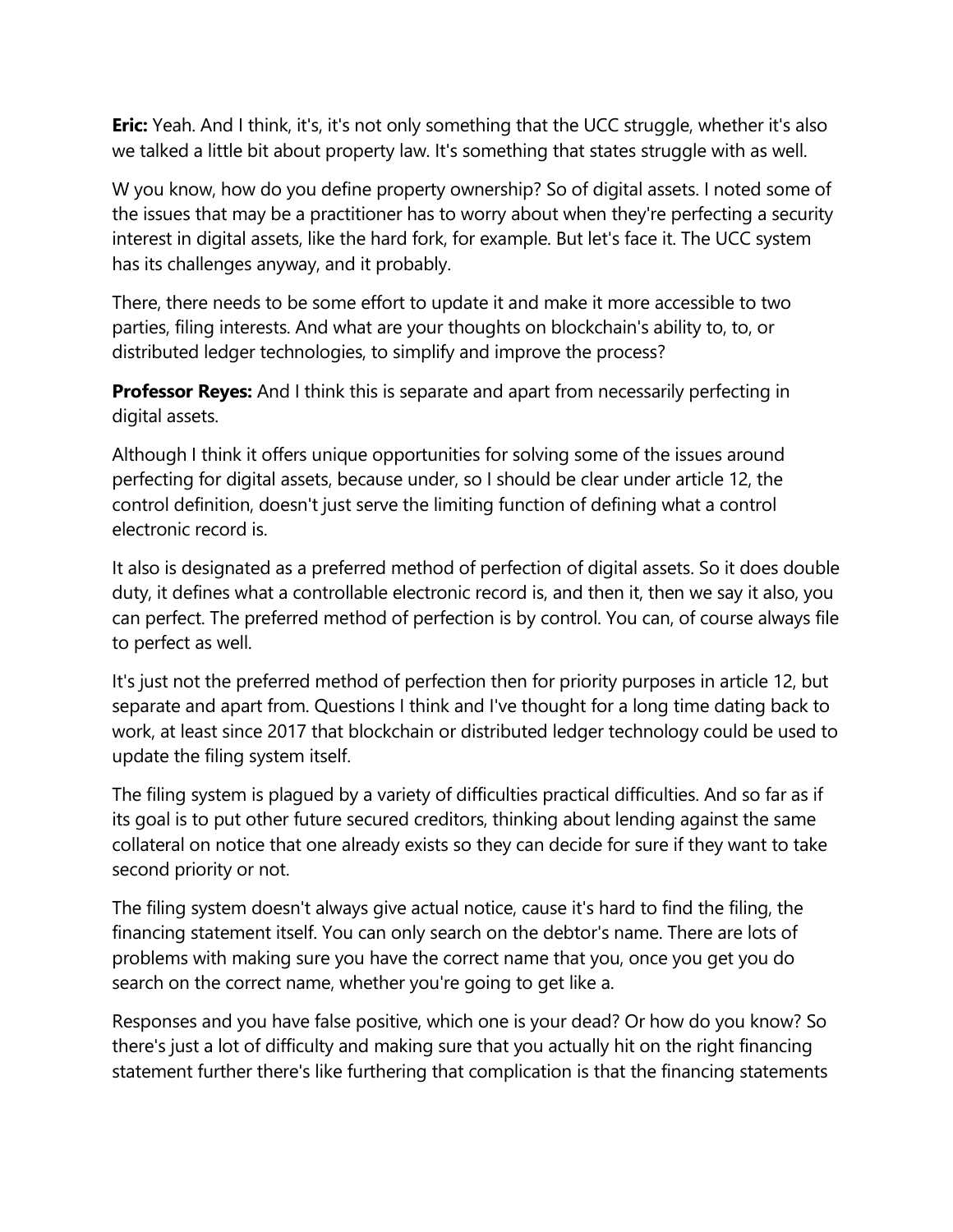are supposed to be well, they under the UCC they lapse at five years and then they can be cleared out of the system a year or so out thereafter.

And the problem is many filing offices. Don't have like really the processes for doing that sort of like record retention policies where they clear it out regularly, like they could under the rules. And so you have lots, you'll get lots of returns on old filings that may not that really don't mean anything.

But they're still in there. And there's also a problem with Unauthorized filings. The UCC requires that the debtor authorized the filing of a financing statement before one is filed, but there is no signature requirement anymore. And the filing office itself is not allowed. It's restricted under the UCC from confirming the accuracy of any of the information in the blanks that you fill out.

So you have to fill them out for the filing of the financing statement itself to be effective for perfection purposes, but it doesn't have to be the accurate information. As long as the blanks are filled in, you're good. And the filing office really doesn't. The authority to for the incentive, for that matter to try and confirm the accuracy of anything contained in one.

And so what ends up happening is people file false ones. For loans that don't exist against collateral, didn't say all the debtor's assets. And so there's no loan there and they say, we took this lateral, everything this guy owns. Um, and it's and it can be a problem. It's used either in like revenge scenarios, difficult divorces for example, or against politicians a lot, or sometimes, um, prisoners who want to make a hassle for the prosecutors on their case or the judges that were involved in their sentencing, for example, they'll file they'll file false financing statements.

So I think the problem in this filing system filing system for the financing statements is namely that what the filing system is trying to do is get a whole bunch of people that don't trust each other, to agree together on the existence of certain facts and on the evolution of those facts over time.

That is one thing that distributed ledger technology does well. It helps a whole bunch of people sharing information on a peer to peer basis, agree as to the accuracy of facts shared between them and to how they evolve over time. And so why couldn't the filing system be built on distributed ledger technology and deed?

I think it could. And I think that if it was you, we could do a couple of things that we haven't been able to do with the filing system before one, if, if all the states joined into one distributed ledger, you could finally have one interoperable filing system, which is not what we have right now.

We have the exact opposite of that. Too you could prevent certain false filings. You could put politically interesting people, right? So people most likely to be the targets of false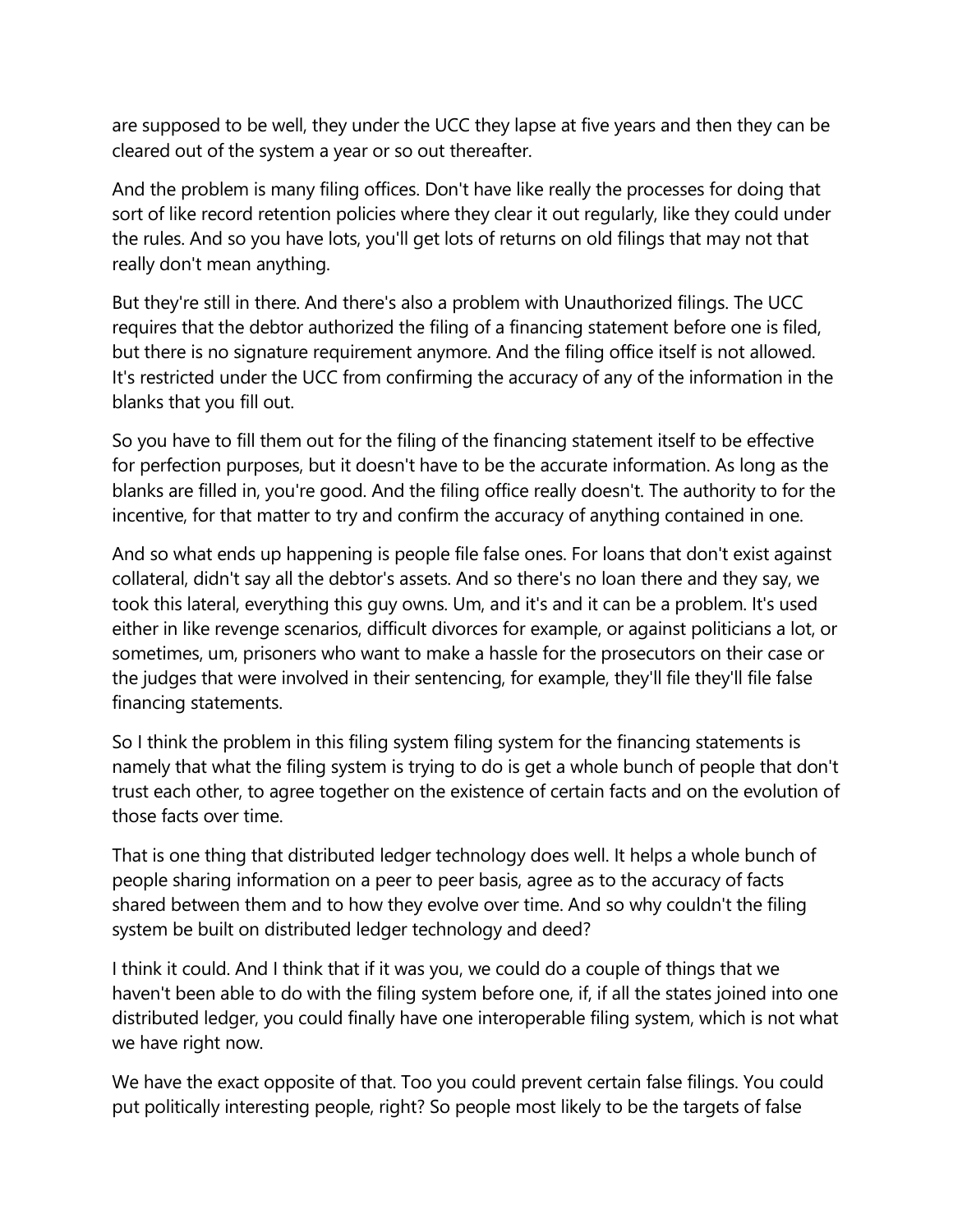filings. You can put them on a list so that anytime something was filed and their name hits on the, on that list, that it would trigger a request for that person to sign it with their private key and say, yep.

For real, this really is me. And I can barely. Filing system exists. You could do really cool things with digital assets. This way, if the digital asset was the collateral, you could actually escrow the collateral in the filing system itself. You could perfect it that way. And the maybe if you didn't trust the lender right.

To not. Confiscated early on default, or if there was some dispute about default, you could do it that could help there. But ultimately I think that using a distributed ledger and slips or smart contract based filing system, we could get rid of a whole bunch of the rules in article nine that I am like in the middle of teaching my students.

It takes me like about a month of classes to get through them that have grown up in order to solve the practical problems of the way the filing system was supposed to work, but doesn't actually work in practice. And I think I think technology could fix some of those so that those rules aren't actually even needed anymore.

But that's probably more than you wanted when you asked the question, but there it is. And I've actually, I've built, I prototyped it. So that there I have code out there that could be used for this purpose in a, in an article. Yeah, but anyway,

**Eric:** Yeah. It's definitely something where, you know, particularly if the cost efficiencies come into play, you could definitely see, um, broader adoption.

There's, there's so many areas when it deals with light court, with county filing offices, whether it's deeds or what have you. You know, a lot of these places are still dealing with you know, rickety metal filing cabinets that are rusted on one side and, paper that is like crinkly and aged with time and that sort of the system.

And, you know, you know, something like this would have a lot of value to lenders in particular looking to confirm because then they wouldn't have to worry about going across jurisdictions. And to your point, it does allow you to it allows the collateral to be updated accordingly over time and ensure accuracy.

**Professor Reyes:** Um, good stuff, you know, I think to these middleware, like the graph or something, you could make it so that you could search on other things and not just the debtor's name, which would be quite useful. Um, but all that remains to be seen. And yeah, there's a cost benefit analysis, but there's quite a few states out there that now allow you to just file your form by inputting in you know, in a web form.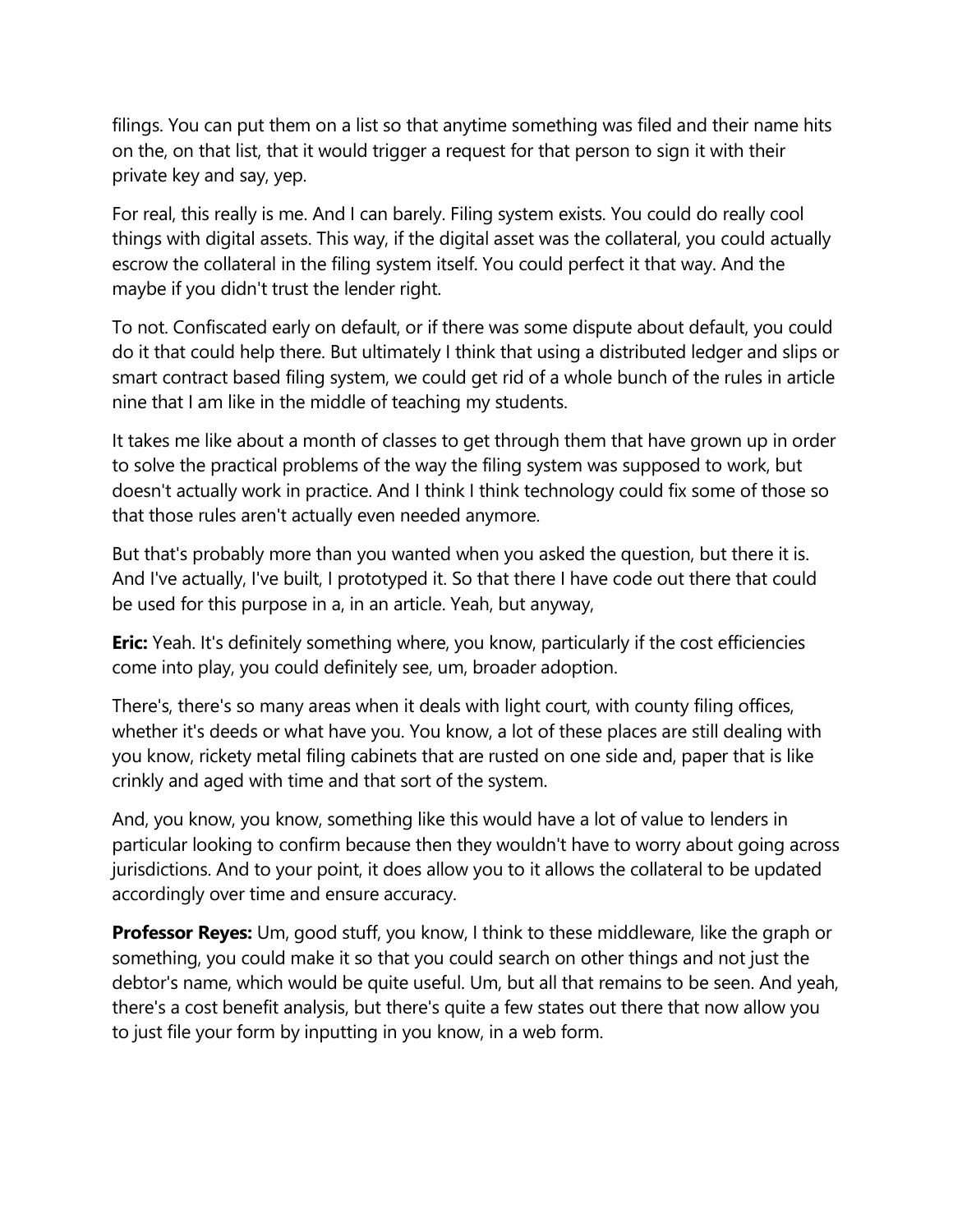And if that's true, you just have to change the backend. Like you don't actually have to change the user interface. It's just a matter of changing the backend, how it's processed, and it'd be, it wouldn't be that hard to update to this, but

**Eric:** yeah, sure. Certainly the jurisdictions which see the most amount of activity in this aren't orient the middle rickety cabinet ones.

They're further along. Keep up the fight, you know, I think there's, there's obviously a huge benefit if that that gets widely adopted, um, so we're going to shift gears again a little bit where we're going, going to talk about open seats. So Timothy McKinney he sued open seas.

Hacker got a hold of his Bored Ape at a fraction of the cost from an open seas wallet. Purchaser was contact contacted saying, give it back. And of course the purchaser said, no, I got this really good deal on a Bored Ape. I'm not giving it back. What are you crazy? So what really happened there?

What does, what are the different rates? Of the D of the parties in this action. Help me spell it out a little bit. Yeah.

**Professor Reyes:** Um, I guess a couple things, one is to your question, what rights in the Bored Ape the NFT actually gives you, which is separate apart from the hack, which would go to questions under the terms of service of open seas.

There's a great article out by Professor Juliet, Moringiello and Christopher Odinet. The property law of NFTs, I think is what it's called. Yeah. The property law of tokens. And they actually just review a whole series of NFT platforms in terms of service and demonstrate pretty clearly how it.

Basically, none of them give the token holder any actual rights to the underlying intellectual property of the thing connected to the NFT. And rather as at most, maybe people get a license to display the content of the thing that is connected to the NFG. And um, the question that, of course for whether that license was onward, transferred through all of this, like whether there's any remedy to be had just through open seas or some other platform, it'd be harder for open seas given the way their platform works.

But in, in a more centralized one, it might not be that hard to extinguish a license as to this NFT and then re reattach it to some other NFT. So that's one, um, one option, but that's setting that aside. The question of whether the purchaser from the hacker good title to the NFT at all has is one straight out of sales law.

Um, and um, there's this common law rule called nemo dat and it's longer than that, but I'm not good with Latin. And so I just say nemo dat, which basically means,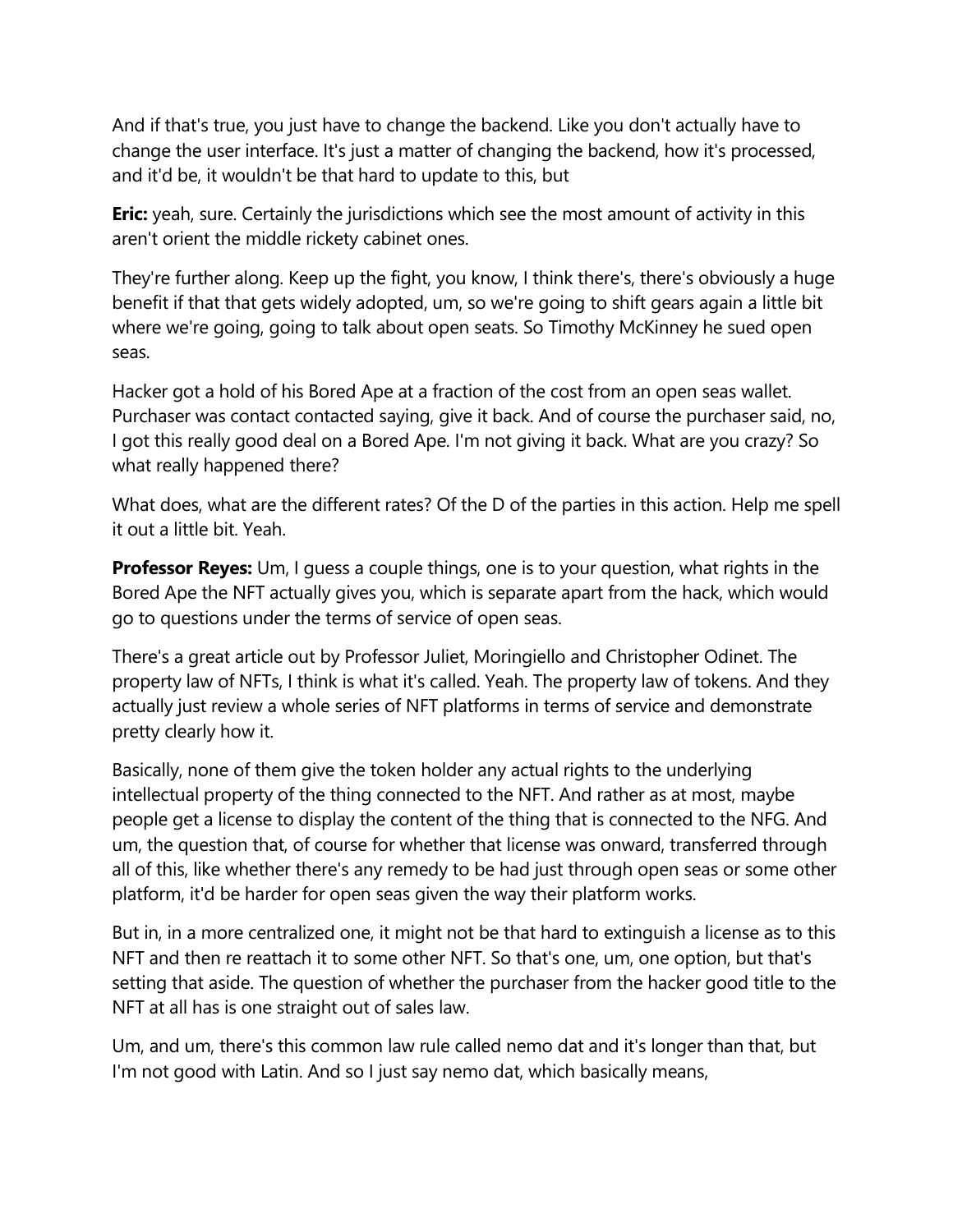**Eric:** All it holds it. I, it, nemo dat quod non habet, now I didn't pronounce it. That probably has a mixture of French and Arabic in it.

But nemo dat quod non habet.

**Professor Reyes:** Yep. That's it. But I

**Eric:** took a shot. You don't have to embarrass yourself. I embarrass myself.

**Professor Reyes:** So what it stands for though is that one, a person cannot give what one does not have, right? So the idea is you can only onward transfer. You can only sell the title that you actually have now, a C when they steal a good and they steal something and they have no title, they avoid title.

That's what they acquired. They acquired nothing, they acquired the thing, but they don't have the property rights to the thing. And when a thief onward. A stolen thing. They have nothing to all. They have no property rights to onward transfer. And so the purchaser from the thief also receives nothing.

They, the, they do not have property rights in the thing. Um, there are exceptions to the Nimo debt rule, but And the common exceptions thrown around, out in the world as the good faith purchaser for value exception and, um, that exists, but it exists for voidable title, not for thieves, but for fraudsters.

So fraudsters and someone to say it wasn't a. Say the person, what is his name? Michael, what,

**Eric:** but Michael Timothy making them McKinney. So

**Professor Reyes:** say he sold to Timothy McKinney say he sold his board aid. And rather than receive I don't know, some digital asset in return for automatic payment, he accepted a check.

Okay. So I don't know why you would do that in this context, but let's just pretend that they accepted the check, and it was a bad check and it got returned for effort, insufficient funds. That's a type of fraud, right? And the person purchasing the thing with the fraudulent check, they would have obtained voidable title, and rather than completely void title and avoidable title someone with voidable title can in fact, onward transfer, good title, better title than they had despite nemo dat it's an exception to the nemo dat rule to a good faith purchaser for value, namely someone who purchaser for value, so gave value and had no idea about the fraud.

So had no clue that they, it was originally obtained, um, via an insufficient check, right? Then that case voidable title, yes, you could, the purchaser could obtain good title, even though the seller didn't have it to give. And then in that case, the original owner, their like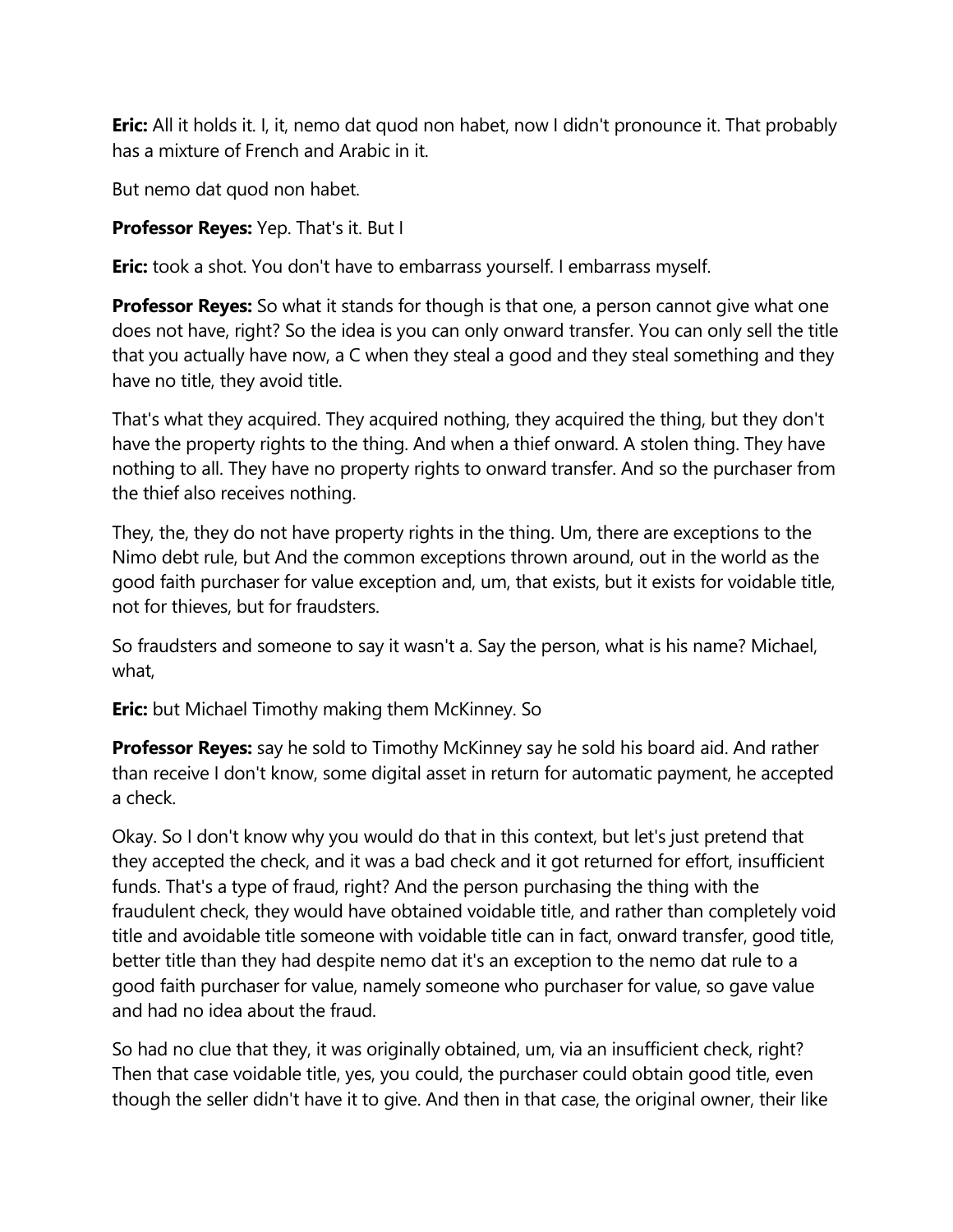their remedies would be to go after the fraudster and get their money back, but they couldn't go back and reclaim the property.

In the case of the thief, you cannot wash the, you can't launder the bad title. It's void. It's not, voidable, it's void, you can't launder it. And so the original owner can go after the purchaser in a reclamation action and try and get the thing back. Um, but the question of whether you can, you said the purchaser politely said no, and even if you sued them and you got an order to do it, like the question of how you would force them to send back your NFC.

But a new one entirely. Um, and that, and the separate question, but in particular, the UCC recognizes the rule of Nemo dat under section 2, 4 0 3. So in article two on sales section 2, 4 0 3 Subpart one, the first sentence of Subpart, one goes to void title. And the second sentence along with part sub-parts a through D of sub-part one, those are voidable titles.

So it's right, right there in the UCC, but it's also a common law rule and of course, jurisdictions will vary as to their, sort of implementation recognition of, of Nimo Dat. And I would say there's one other variation which applies only to negotiable instrument and it's that a good a holder in due course can take better title than the person in the middle, the thief in the middle.

But and it's a stronger exception to Nemo dat than the one I've just described, but it's only applicable to negotiable instruments. And it's only for a holder in due course and digital assets are not negotiable instruments. And thus a holder of an entity cannot be a holder in due course.

**Eric:** So in Timothy McKinney's case, he sued open seas.

So what do you think the right, if you're the seller of the now of the board aid that's been sold at a fraction what are your remedies like? You're ultimately hoping that open seas go after the purchaser and voids the sale and or forces the purchaser to return it.

But the purchaser has already said no. So what is the right course for a seller in this case particularly on the open seats platform,

**Professor Reyes:** I don't know how open seas would even be able to force them to do that. Technologically speaking. I'm not sure even if that's what you want. I don't know how they go to the purchasers that you must give it back.

Like what is cause my understanding is it's not centralized custodial wallets that they have access to. Unfortunately, typically though you would go after either the thief and get, um, damages from the thief or if you could find them, which is usually a problem or you go after the purchaser and you, um, do an um, action for reclamation to get your stuff back.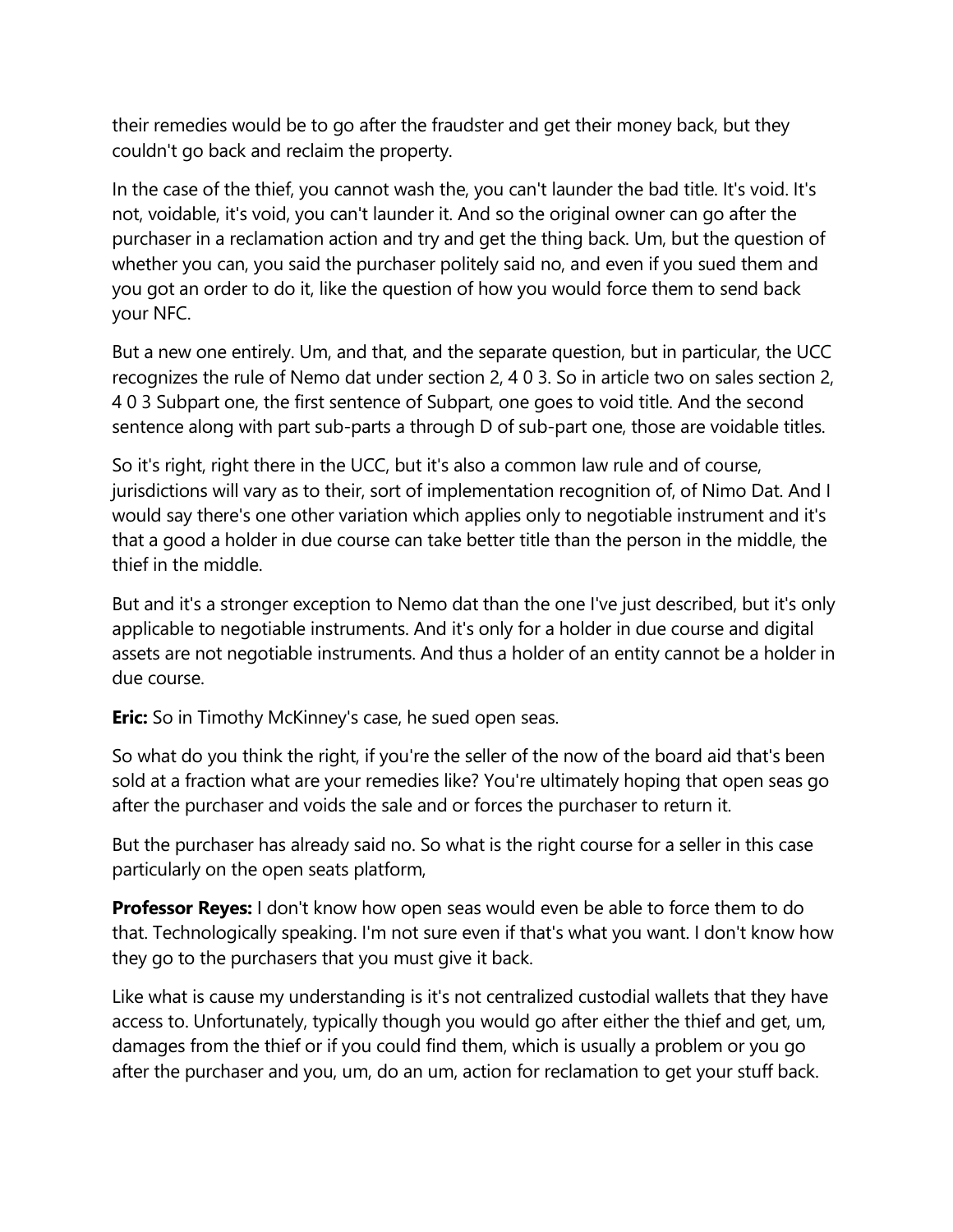But then you're back to the place where, what the court orders them to send it back to you. And then how, like how do you actually make them do that is the question.

**Eric:** And, and, and that I think is, even after you get through all those rights questions, innocent buyer, and innocent loser.

You still come back to how do you enforce it? And obviously I don't have a

good

## **Professor Reyes:** idea. I have no idea.

**Eric:** At the point in the final analysis, that's what you're left with. Um, so we talked about a lot with regard to security interests today. Where do you see the ongoing gaps developing as it relates to lenders and securing their rights for digital assets?

## **Professor Reyes:** on after article 12.

Yeah. Yeah. I think one piece is state adoption. And then grandfathering so the transition period, which article 12 provide will provide for. But, um, so it's only uniform if all the states uniformly adopted and maintain UCC uniformity. And I think some of the difficulty will be that states have been acting without waiting for the final product.

And so we already have quite a bit of variation on this. I think pretty unfortunately. And so the question is willing those states that have already moved for, out of political expediency to try and change, update their UCC for digital assets, will they then adopt the new package? And so that it is uniform because it only.

The benefit of the UCC is the word uniform that wherever you're transacting, you're under the same rules. Um, so I think that is, is one thing to watch. And then I think the other bigger gap, I don't actually think there are many gaps left. I think article 12 is, is pretty solid. But I think one of the big gaps that will be education and making sure people understand the definition of controllable electronic record and how it works both as a limiting factor and as, um, as perfection mechanism. I do think the questions, I do think article 12 will help with the bankruptcy questions that people are beginning to ask. But I do think this custodian issue and, as a part of the bankruptcy estate or not, I think that continues to be an area to watch. And I think internationally watching the rules develop internationally as well will be at, be an area to watch because in parallel to this uniform law commission, American law Institute effort, there is an effort at one draw, which is the international harmonization of private law, Institute to, to look at these same questions, the private law of digital assets.

And it's been much more difficult because there's quite a bit of variation amongst countries in terms of how their commercial law. Works including everything and in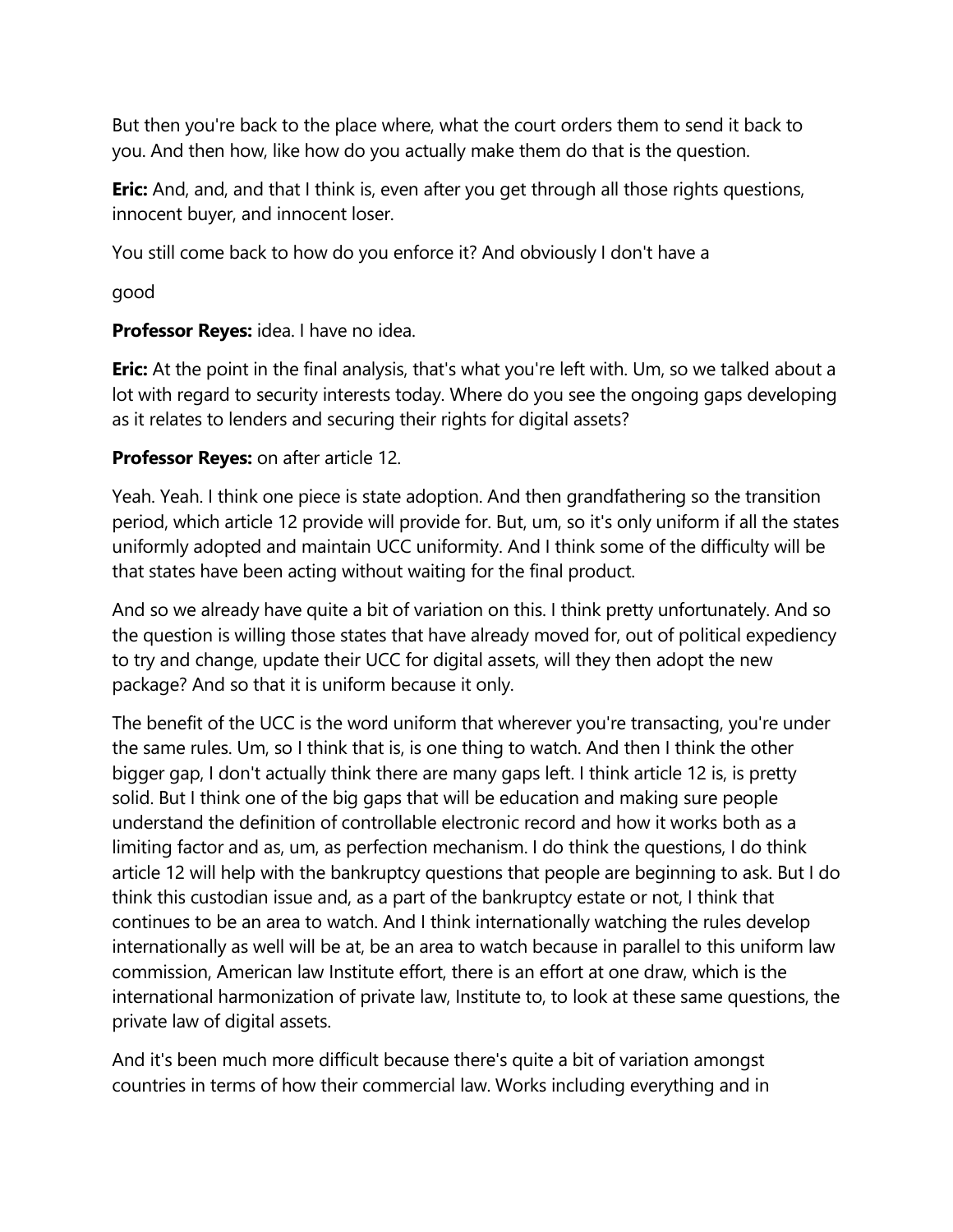particular around questions of enforcement. So self-help repossession is a thing that secured creditors in the UCC can do.

And it's not a thing that you can do in a lot of other international jurisdictions. So to the extent that you are a creditor in digital asset land, where you take collateral, um, and take control of it take digital asset control collateral that you then take control of. And then you use that in order to repossess quickly, quite easily.

It's a question whether, who is your debtor? Where are they from? Are you allowed to do that under that jurisdictions law if it's not the us? Um, and I, I do think the repossession piece might be an ongoing, practical thing to, to keep an eye on

**Eric:** for sure. What is the, what did I, you know, based on past history, what do you think the pathway of state adoption is?

Is there like a slug of states when the UCC comes out, they just they adopt it right away. And then the others come along in a slower pace.

**Professor Reyes:** I have depended on the reform, frankly. There are certain revisions that have been adopted uniformly and have been adopted uniformly quite quickly.

There are other revisions that are still not uniformly adopted. So for example, the definition of good faith was revised. There used to be two definitions of good phase one in article one, and that applied to everything. And one in article two only for merchants. And now there's one in the most recent revision, there's one definition.

And I should say the two, they were two different definitions. One was like less stringent and one was very stringent for merchants. The new wine it's in article one alone, it applies to everyone. Um, um, Somewhere in the middle. It's not quite as stringent as there. Anyway, the point is there are states that haven't yet adopted that and that still maintain the two good face definitions.

And so it, it has just depended on. On what the reform was, what the revision was and what the states have, thought about that revision on the ground. I'm hopeful that digital assets, such a, a big deal that that this would be one people would jump on pretty quickly, particularly given all the movement in the states already you know, demanding resolution to these issues.

Um, and moving ahead if they didn't, if they didn't have one.

**Eric:** And so for the states that have moved ahead, do you think there are any states that might actually be slower to adopt because they already adopted something? Or do you think they'll embrace the change?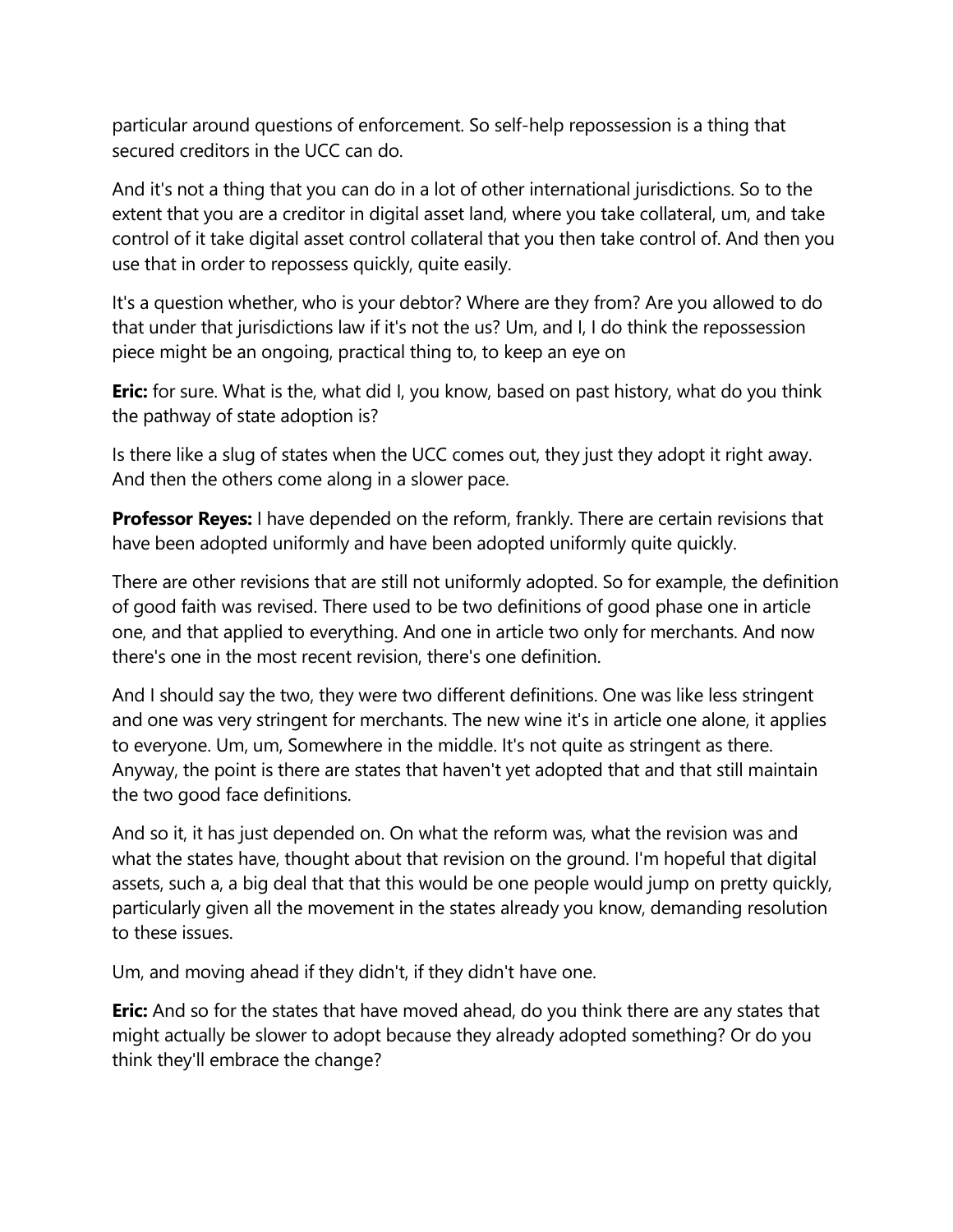**Professor Reyes:** Yeah, so my, so Texas where I am, we've adopted a version of article 12 and it was the version of article 12 that existed at the time it went to the legislature with the exception that it applies to virtual currency and borrowed the term virtual currency from a different uniform law because the controllable, electronic record thing wasn't quite figured out yet.

And so I would expect Texas to be one that, that updates, um, when the whole thing comes out and quite, without much of a, hopefully without much of a, um, debate about it. But, but and not to name names, but I think Wyoming is one where you might see pushback, um, and maybe reticence to adopting the new article 12 thing in part, because, in part because the, and I want to tread carefully here about in part, because some of the concepts in the Wyoming multiple revisions at this point of their digital asset UCC stuff, some of them are reflective of what is in the article 12, but not all of them. Um, and, and I'm not sure that the differences are well understood enough to encourage them to adopt article 12.

Although I think the differences are quite important, namely that they've linked, for example, take free rules to money, to the treatment of money. So take free in Wyoming you get it. If you. If it qualifies for the same tape, how to save in digital assets in Wyoming, they take free the same way as money.

But as we've said, the problem is you take free up of a security interest in money. If you take possession of the thing, and that's impossible under the UCC, because possession is of tangible things, right? And so there, they, there are a few things that are like commercial law specific that I think remain problematic.

But I worry won't be updated because large bylaws by and large, they a lot of the concepts in article 12 are reflected in the Wyoming one it's just implemented differently.

**Eric:** Well, is it's something to work toward. You, you, you know, Carla and I are both on the Wyoming Select Blockchain Committee Working Groups.

**Professor Reyes:** Um, that's why I say I want

to tread carefully make anybody mad, but I do think there are pieces of it that don't quite fit commercial law principles still.

**Eric:** Yeah. And honestly, I think Wyoming has been pretty good about trying to update and trying to get to the right place, not moving at the speed of light, but being, being thoughtful and careful about how they do it.

And they are certainly You know; they certainly want to get to the right place. And then, so my not minor adjustments to be consistent. I would imagine that they would adopt except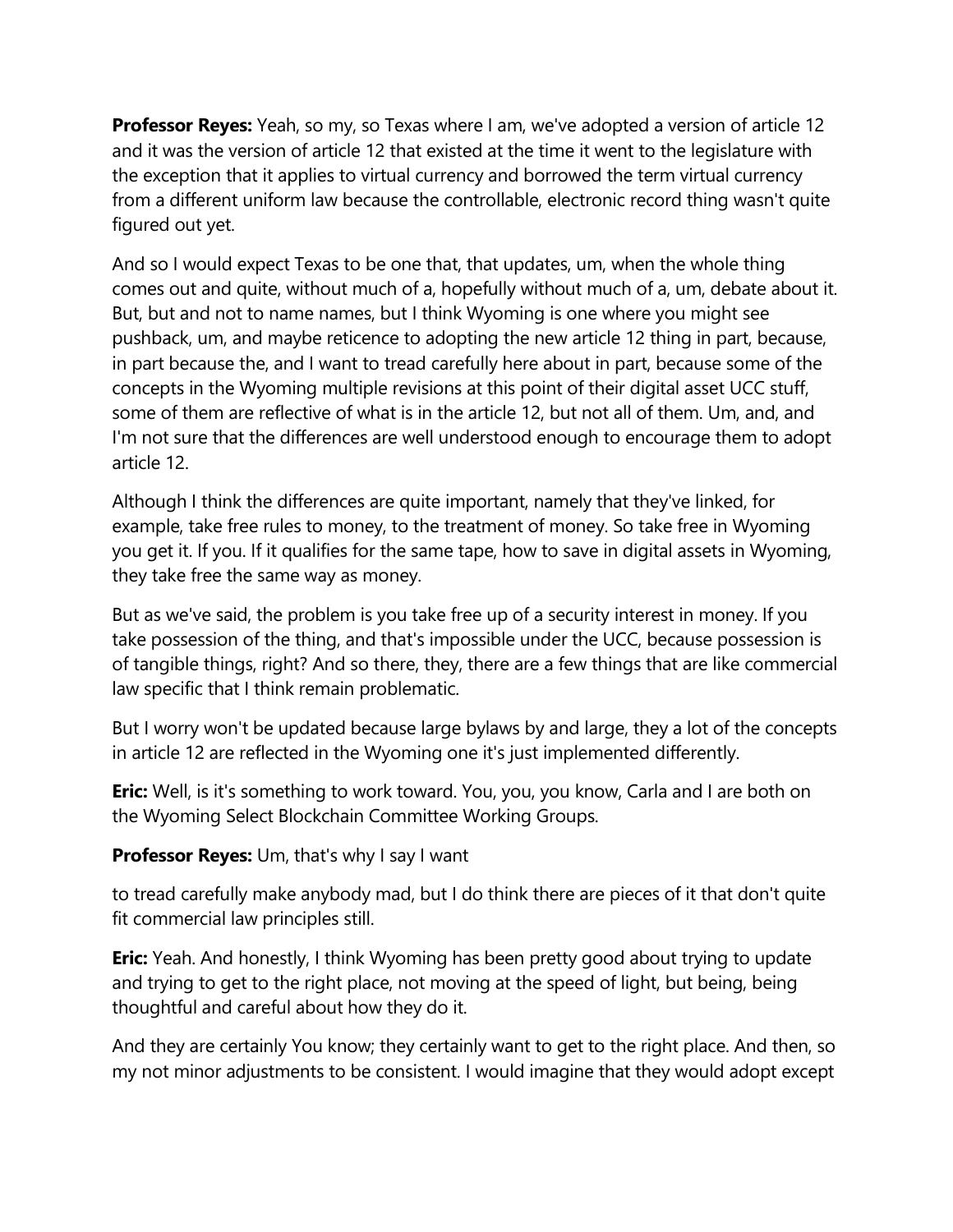to the extent that it's already been enshrined elsewhere, and then they have to think about, okay, how we reverse other, implications of this through

other statutes.

**Professor Reyes:** I think I absolutely agree. I think they are trying to get to the right place. I'm, you've seen that they've done revisions of the thing, like over and over when they realize certain practical problems, because like the UCC model law generally they want it to reflect commercial practice. And um, yeah, where commercial practice has said, actually it'd be better if it said this they've already moved to change it.

**Eric:** Yeah. Yeah. And it gives you a little more cover. I was going to ask you specifically about Wyoming anyway,

so great. So Carla, anything else that you think that we should cover on this podcast? Before we break?

## **Professor Reyes:** No, just to say

that if you remain interested in the article 12 work at the uniform law commission observers are always welcomed. You just have to reach out to the uniform law commission staff.

Hey, I want to be an observer of the uniform law unit UCC and emerging technology committee. And then you'll be on the list, and you could join our next meeting and contribute to the conversation which at times you may regret doing. But if you want, if you have comments about, or you have thoughts and you want to contribute them, you are welcome and encouraged to join that that's probably the last thing I would say, there's this feeling that like it's a secret society that want is riding this thing in secret and that couldn't be farther from the truth. All of the drafts are available on the website.

Everyone is welcome. Anyone is welcome to join the meeting, which, um, you know, I don't know about the next one. I think they're all, I don't think I'm planning in person to go in person. I think they're all hybrid at this point. So join via zoom. It's not even hard. But do consider if you have comments to consider coming in and offering them

**Eric:** And is there is there a specific website for the emerging law?

I think it's,

**Professor Reyes:** I think it's like a page on the, if you go to Uniform Law Commission and you searched by committee and you look for UCC, I think it's Uniform Commercial Code in Emerging Technologies Drafting Committee at this point, then I think I think that's how you find it.